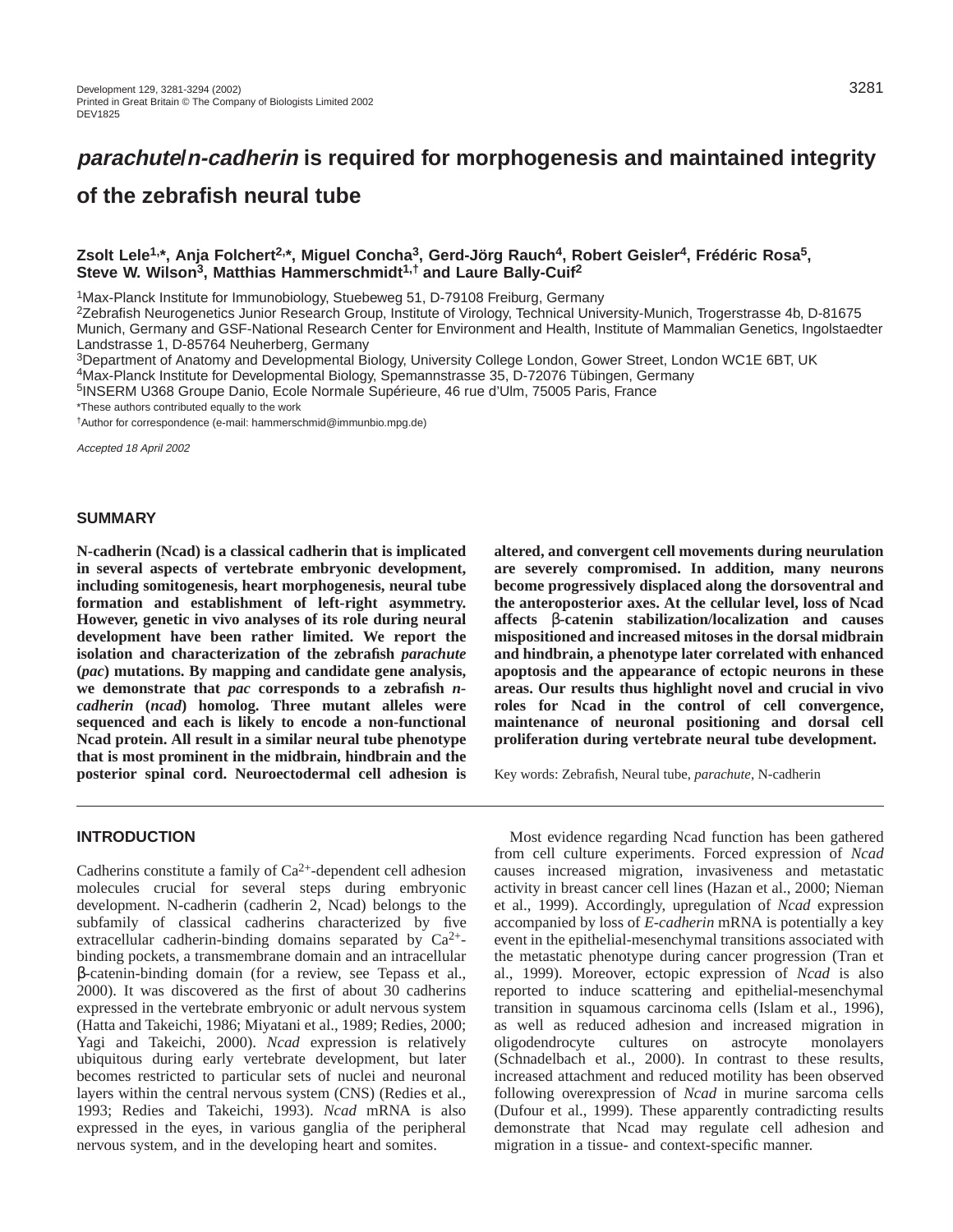To date, the in vivo functions of Ncad during vertebrate embryonic development have been studied in knockout mice and in manipulated chick and *Xenopus* embryos. *Cdh2*–/– (Mouse Genome Informatics) mice possess an undulating neural tube, undifferentiated somites and severe cardiac defects. The cardiac defects, which are due to impaired cardiomyocyte differentiation, cause early embryonic death (Radice et al., 1997), thereby making it impossible to study later, essential functions of Ncad. Recently, however, this problem was overcome by rescuing the heart phenotype with cardiac-specific expression of *Cdh2* in the knockout mouse (Luo et al., 2001). Such embryos are characterized by a morphologically malformed neural tube and by increased apoptosis in neural and somitic tissues. The role of Ncad during somitogenesis has been further elucidated using Ncad-blocking antibodies on cultures of mouse and chick paraxial mesoderm. These treatments caused the formation of small ectopic somites in lateral positions, probably as a result of excess segmentation of the original presomitic mesoderm (Linask et al., 1998). Thus, Ncad function is important for the ordered segmentation of the paraxial mesoderm. When applied on chick embryos cultured from an earlier stage, Ncad antibodies also cause situs inversus, implicating Ncad in the control of left-right asymmetry in this system (Garcia-Castro et al., 2000). However, the neural phenotype of Ncad-deficient mouse or chick embryos has not been analyzed in detail. Functionblocking experiments, using Ncad-specific antibody or a dominant negative version of Ncad, injected in the tectal and hindbrain ventricles, respectively, caused loss of neuroepithelial structure and prevented delamination of melanocyte precursor neural crest cells (Gänzler-Odenthal and Redies, 1998; Nakagawa and Takeichi, 1998). These approaches, however, only produce local effects and their specificity is difficult to ascertain.

We describe three alleles of the zebrafish *parachute* (*pac*) mutant which carry potential null mutations in a zebrafish *ncad* homolog (*cdh2* – Zebrafish Information Network) . In contrast to *Cdh2*-deficient mice, *pac* mutants most strongly suffer from impaired neural tube development, particularly in the midbrain and hindbrain. We provide a detailed analysis of this phenotype highlighting new and critical roles for Ncad in the control neural tube development. A possible connection between Ncad and β-catenin function during neural tube development is discussed.

### **MATERIALS AND METHODS**

#### **Bodipy-ceramide staining and confocal microscopy**

Bodipy-ceramide (Fl C5, Molecular Probes) was dissolved in DMSO to a stock concentration of 5 mM. Dechorionated embryos were soaked in 100 µM bodipy-ceramide solution for 30 minutes in the dark. The embryos were then washed and embedded in low-melting point agarose for confocal microscopy.

#### **Cell transplantations**

Donor embryos were injected with 1% biotin-1% rhodamine dextran or with 40 ng/µl capped GFP mRNA at the 1- to 4-cell stage. Cell transplantations were carried out as previously described (Ho and Kane, 1990), with recipient and donor embryos maintained in the dark at all stages. The appropriate localization of transplanted cells was checked under fluorescent light, and the recipient embryos were fixed at 24 hours of development. For single labeling, biotin-dextran was revealed using the ABC-HRP kit (Vectastain). For double labeling, biotin-dextran was detected using streptavidin-β-galactosidase (Roche) followed by X-gal staining; GFP protein was revealed by immunocytochemistry using mAB anti-GFP (Quantum) as described (Bally-Cuif et al., 2000). Stained embryos were post-fixed, embedded in JB4 resin (Polysciences) and sectioned at 7 µm with an ultramicrotome.

#### **Mapping of pac**

*pac*tm101 was mapped by crossing a Tü mutant carrier with a WIK reference (Rauch et al., 1997) and collecting the  $F_2$  offspring. A set of 240 SSLP markers (Knapik et al., 1996) were then tested on pools of 48 mutants and 48 siblings. Linkages from the pools were confirmed and refined by genotyping single embryos.

#### **Cloning and sequencing of full-length ncad**

Full-length cDNA was isolated using gastrula stage total RNA and a RACE-PCR kit (Clontech) according to manufacturers' protocols with primer (5'-GGCGTAACTAGTCGTCGTTACCTCCGTAC-3') made to the 3′-end of the coding region. Full-length cDNA was obtained with the Expand Long Template PCR kit (Roche Biochemicals) in one PCR reaction and cloned into pCR 2.1 vector (Invitrogen). Sequencing of the clones was carried out using genespecific primers, Big Dye termination mix and ABI-Prism 310 sequencing machine.

#### **In situ hybridization and immunohistochemistry**

Probe synthesis, in situ hybridization and immunohistochemistry were carried out as previously described (Hammerschmidt et al., 1996). Acetylated-tubulin antibody was obtained from Sigma, the phosphoHistone3 Ab was from Upstate Biotechnology and the 3A10 Ab from the Developmental Studies Hybridoma Bank, University of Iowa. Rabbit anti-β-catenin was purchased from Sigma and used at 1/2000 dilution. β-catenin staining was carried out on 20 µm cryostat sections cut from the midbrain level and analyzed via confocal microscopy at 2  $\mu$ m intervals.

#### **Western blot analysis**

Embryonic protein extracts were separated via conventional SDS-PAGE (12% acrylamide:bisacrylamide 38:1), blotted and incubated with the rabbit anti-N-cadherin antibody R851 (Bitzur et al., 1994) at 1/100, followed by a secondary goat anti-rabbit-HRP antibody (Jackson) at 1/2000. Blots were developed with the ECL developing system (Amersham).

#### **Antisense experiments**

Morpholino antisense oligonucleotides (MOs) were purchased from Gene-Tools. MOs were dissolved to a stock concentration of 1mM and injected into 1- to 4-cell stage embryos at the following concentrations (Nasevicius and Ekker, 2000):

*ncad* MO1 (5′-TCTGTATAAAGAAACCGATAGAGTT-3′; corresponds to –40 to –16 of *ncad* cDNA), 50 µM;

*ncad* MO2 (5′CGGTGAAACCAGGCTGACATGGCAT-3′; corresponds to +72 to +96 of *ncad* cDNA), 100 µM; and

4mm-MO (5′-TCTcTATAAAcAAACgGATAGtGTT-3′), 50 µM.

#### **Retrograde labeling of reticulospinal neurons**

Labeling of reticulospinal neurons was performed as previously described (Moens et al., 1996). Briefly, 4- to 5-day-old embryos were anesthetized in MS222 (Sigma) and immobilized in drops of 1% low melting point agarose in embryo medium. Their lower trunk and tail was then sectioned using a fine blade previously soaked into 5% fixable rhodamine dextran (Molecular Probes). After a few minutes, the embryos were returned to fresh medium, allowed to recover for 1 hour, and fixed overnight at 4°C in 4% paraformaldehyde. The brains were dissected out using fine forceps, mounted in 80% glycerol in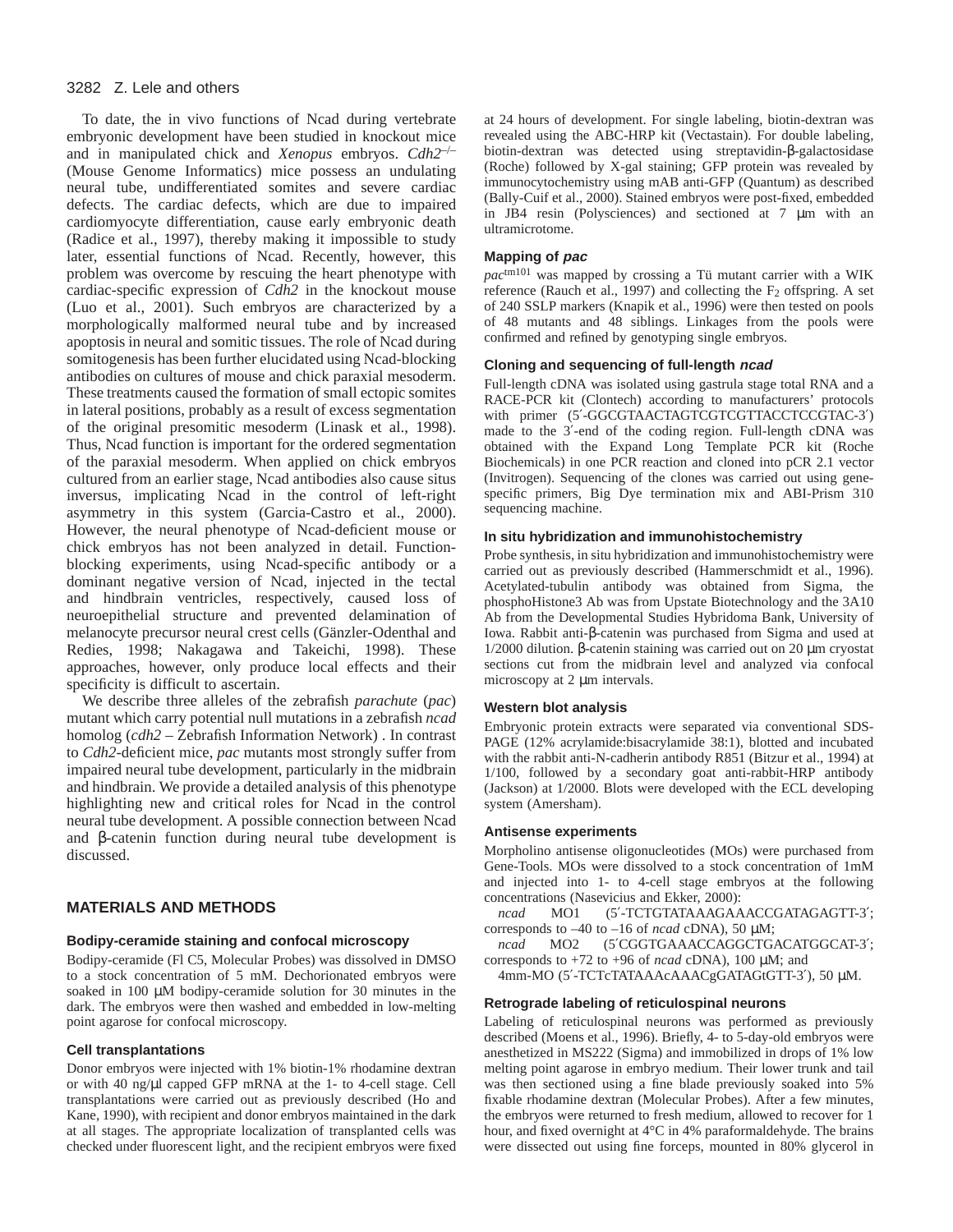PBS and analyzed under fluorescence with a Zeiss Axioplan photomicroscope.

#### **Uncaging experiments**

A solution of 10 kDa DMNB-caged fluorescein (5 mg/ml; Molecular probes) was injected into 1-cell embryos, which were allowed to develop further in the dark. At the shield-60% epiboly stage, the dye was activated in a single blastomere using a microlaser beam (Photonics Instruments) (Serbedzija et al., 1998). The irradiated blastomere was chosen 5- to 6-cell rows lateral to the axial midline at the anteroposterior level of the notochord tip, according to the extrapolated position of the ventral midline domain of the mid- and hindbrain presumptive territories (Woo and Fraser, 1995). At the 20 somite stage, irradiated embryos were fixed overnight in 4% paraformaldehyde at 4°C and processed for anti-fluorescein immunocytochemistry (Dickmeis et al., 2001).

#### **RESULTS**

#### **Isolation and morphology of parachute (pac) mutants**

In two independent screens (Z. L., T. Mayr and M. H., unpublished; F. R., unpublished), we isolated two new ENU-induced mutations causing phenotypes similar to those previously reported for *parachute* (*pac*) mutants (Jiang et al., 1996). Complementation crosses between the new mutants and the *pac* allele *tm101B* produced one quarter of embryos (134/507=26.4%; 173/682=25.4%, respectively) indistinguishable from *pactm101B* mutants (Jiang et al., 1996). Therefore, the two new mutations were named *pacfr7* and *pacpaR2.10*.

Homozygous *pacfr7 and pacpaR2.10* embryos display a very similar neural phenotype. Mutant embryos are first recognizable at the eight-somite stage when in optical crosssection the hindbrain appears mushroom shaped rather than oval (Fig. 1A,B). By 24 hours after fertilization (hpf), the phenotype is most obvious at the midbrain-hindbrain region and in the tail (Fig. 1C,D). The midbrain and hindbrain appear generally disorganized with no morphologically distinct midbrain-hindbrain boundary (Fig. 1E,F), and an enlarged fourth ventricle extending into the midbrain. In addition, cell aggregates, detached from the neuroepithelium, were observed in the ventricle. In the tail, the caudal-most part of the dorsal finfold is reduced, less erect and often split along the midline (Fig. 1G-I).

#### **The pac mutation affects the adhesiveness of neuroectodermal cells**

Our gross phenotypical analysis suggests that *pac* might affect cell adhesion processes during neural tube development. To confirm this hypothesis at the cellular level, we carried out bodipy-ceramide staining and cell transplantation experiments to visualize cell interactions. Bodipy-ceramide labeling outlines cell contours and reveals the polarized and elongated epithelial structure of cells in the wild-type hindbrain (Fig. 2A). In *pac* mutant embryos, neuroepithelial cell organization in the ventral (basal) part of the neural tube appears normal, whereas dorsal (alar) cells are frequently more rounded and are present in aggregates separated by large intercellular spaces (Fig. 2B). These aggregates often organize into rosettes that appear to cavitate and enclose a central lumen (Fig. 2C). This



**Fig. 1.** *pac* mutants exhibit abnormal brain and tail morphogenesis. (A,C,E,G) Wild-type siblings, (B,D,F,H,I) *pacfr7* mutants. (A,B) Eight-somite stage, frontal view, arrows in B indicate broadened neural tube at midbrain-hindbrain level. (C-I) 24 hpf. (C,D) lateral overview; arrows in D indicate sites of phenotypic defects in the midbrain-hindbrain region and tip of tail. (E,F) Magnification of head region; arrowheads in E,F indicates the position of the midbrain-hindbrain boundary, arrows in F indicate loose cell aggregates in ventricle. (G-I) Magnification of tip of tail; lateral view (G,H) and dorsal view (I); arrows in H,I indicate region with split dorsal fin.

suggests that some degree of neuroepithelial cell polarity may be retained in *pac* mutants, but that dorsal neural cells loose the adhesive interactions required for the formation and/or maintenance of a normal neural tube structure.

To provide direct evidence for the altered adhesiveness of *pac* neuroectodermal cells, we analyzed cell morphology in the neural tube of *pacfr7*/wild-type chimeric embryos generated via cell transplantations. We first verified that wild-type cells transplanted into a wild-type host always acquired a normal elongate neuroepithelial appearance in both the basal and the alar plates (Fig. 2D,G; 60/60). Furthermore, as in *pac* mutants (Fig. 2B,C), *pac* cells transplanted into a *pac* host possessed neuroepithelial morphology in the basal plate, but were disorganized in the alar plate (Fig. 2H; 7/7). These observations indicate that cell distribution and morphology are not biased by our transplantation procedure compared with the endogenous situation of wild-type or mutant embryos. When transplanted to a *pacfr7* mutant host, however, wild-type cells formed tight aggregates that did not mix with surrounding mutant cells (Fig. 2E,I; 29/29). Only occasionally, isolated wild-type cells were observed in the (morphologically unaffected) basal regions of the *pac* hosts. They were integrated into the neuroepithelium and displayed elongate morphology (Fig. 2J). In the reverse transplantation of *pac*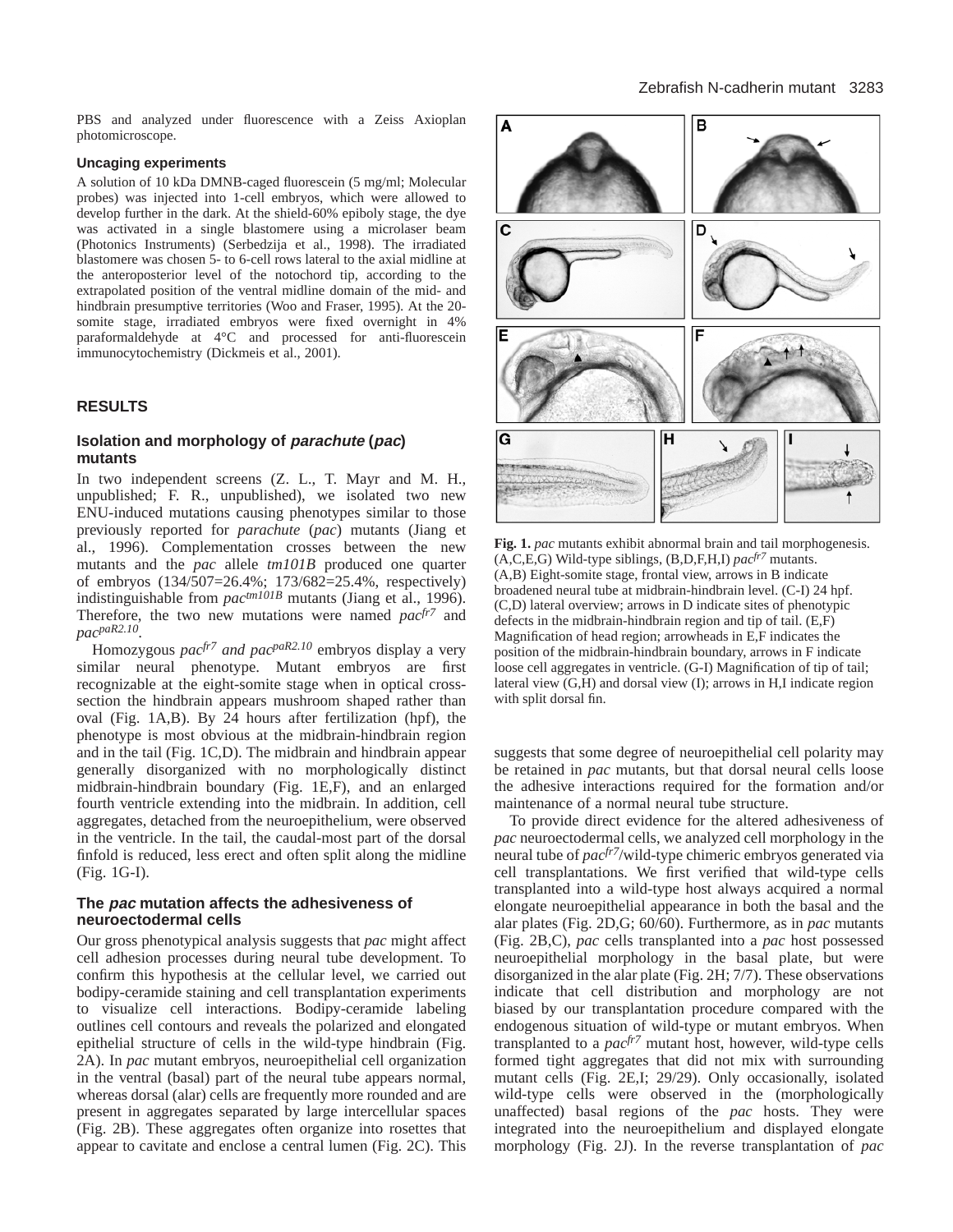

**Fig. 2.** The *pac* mutation affects cell-cell adhesion in the midbrain-hindbrain region. (A-C) Bodipy ceramide staining; 24 hpf; confocal microscopic cross sections at hindbrain levels; (A) wild-type sibling, (B,C) *pacfr7* mutant. Red arrowheads indicate rounded cells, blue arrows indicate ectopic rosette-like structures in dorsal regions of the *pac* mutant, and white arrows indicate ventricle lumen of the neural tube and ectopic lumina in dorsal rosette-like structures in *pac*. Insets in A,B show longitudinal sections through the mid- and hindbrain. The midbrainhindbrain boundary (mhb) is indicated by white arrowheads and levels at which the crosssections are taken are indicated by white arrows. Note the less pronounced mhb in *pac* mutant (B). (D-K) Chimeric embryos after transplantation of wild-type or *pac* mutant cells into wildtype or *pac* mutant hosts, as indicated: 24 hpf; lateral view of the mid- and hindbrain (D-F) and transverse sections at midbrain-hindbrain level (G-K). Note the tighter organization of the aggregate in I compared with K. Arrows in E,F,J,K indicate isolated cells. Note that in K, isolated *pac* mutant cells have a rounded shape, in contrast to their elongated wild-type neighbors (compare with alar wild-type cells in G).

mutant cells into wild-type hosts, mutant cells always ended up in alar regions of the neural tube (Fig. 2K; 24/24; see also below). Mutant cells also tended to aggregate, however, these aggregates appeared much looser than the aggregates of wildtype cells in *pac* mutants (compare Fig. 2I with 2K), and isolated donor cells occurred at a much higher rate than in wildtype/*pac* chimeras (compare Fig. 2E with 2F). These isolated *pac* mutant cells always showed rounded morphology, despite the neuroepithelial organization of their wild-type neighbors (Fig. 2K). Together, these results demonstrate that the *pac* mutation affects cell adhesiveness, causing defects in cell morphology and cell-cell interactions, which are most prominent in alar regions of the neural tube.

#### **pac encodes zebrafish ncad**

To map the  $pac<sup>tm101B</sup>$  mutation, homozygous  $F_2$  mutants from a Tü/wik linkage cross were tested for the selected panel of SSLP markers (G.-J. R. and R. G., unpublished). Results obtained using genomic DNA from embryo pools and, subsequently, from single embryos put *pac* on LG 20, in close proximity to the SSLP marker z3964 (no recombination in 113 embryos=226 meiosis; see Fig. 3A). Searching for genes and ESTs that map to this region, we found *cadherin 2* (*ncad*)

(Bitzur et al., 1994). This gene was a good candidate, given previous work suggesting putative roles for *ncad* orthologs in mediating cell-cell interactions. *ncad* expression starts at late blastula stages, and persists during gastrula and segmentation stages. The early expression is rather ubiquitous, only becoming restricted to the CNS from around 24 hpf (Fig. 3C-F) (Bitzur et al., 1994).

RT-PCR analyses of *ncad* transcripts from single and pooled  $nac^{paR2.10}$  mutant embryos in mutant embryos in comparison to wild-type embryos (using the absence of the wild-type *ncad* cDNA as the genotyping criterion; see below; Fig. 3G) revealed no recombination in 110 meiosis, indicating that the *pacpaR2.10* mutation and the *ncad* gene are closely linked and within 0.9 cM.

Based on these findings, we proceeded to clone and sequence *ncad* cDNA from three different *pac* alleles. We first cloned full-length *ncad* cDNA, as the earlier published protein sequence (Bitzur et al., 1994) lacked ~100 N-terminal amino acids compared with Ncad proteins from other vertebrates. Via 5′ RACE-PCR, we isolated a 2878 bp cDNA clone with a 2683 bp open reading frame encoding a protein of 893 amino acids, 111 amino acids longer than the previously reported zebrafish Ncad sequence. The protein contains an Nterminal signal sequence (confirmed

by running sequence through SMART), and the cDNA has an in frame upstream stop codon, indicating that the clone is full length (GenBank Accession Number AF418565).

Sequencing *ncad* cDNA from *pactm101B* and *pacfr7* alleles revealed point mutations that introduce premature stop codons into the coding region. Interestingly, the stop codons of both alleles are only 13 amino acids apart. In the *pacfr7* allele, a TCG →TAG exchange leads to a Ser→Stop at amino acid 501 in the  $Ca<sup>2+</sup>$ -binding pocket between extracellular cadherin-binding (EC) domains 3 and 4, while in *pactm101B*, Tyr514 at the beginning of EC domain 4 is converted to Stop due to a TAT  $\rightarrow$ TAA nonsense mutation (Fig. 3B).

In contrast to *pactm101B* and *pacfr7*, RT-PCR amplification of *ncad* mRNAs from *pacpaR2.10* mutants failed to amplify a transcript of wild-type size. Rather, one smaller and three larger transcripts were generated (Fig. 3G), most likely as a result of incorrect splicing of the precursor mRNA. The short transcript (Fig. 3G, transcript S) has a 130 nt deletion from –72 to +48 of the wild-type cDNA, including the start codon. The deleted sequence starts with GT and ends with AG, the consensus sequences of intron borders. The three longer transcripts (Fig. 3G; transcripts L1,2,3) carry insertions with identical 5′ sequences, but variable 3′ extensions, at position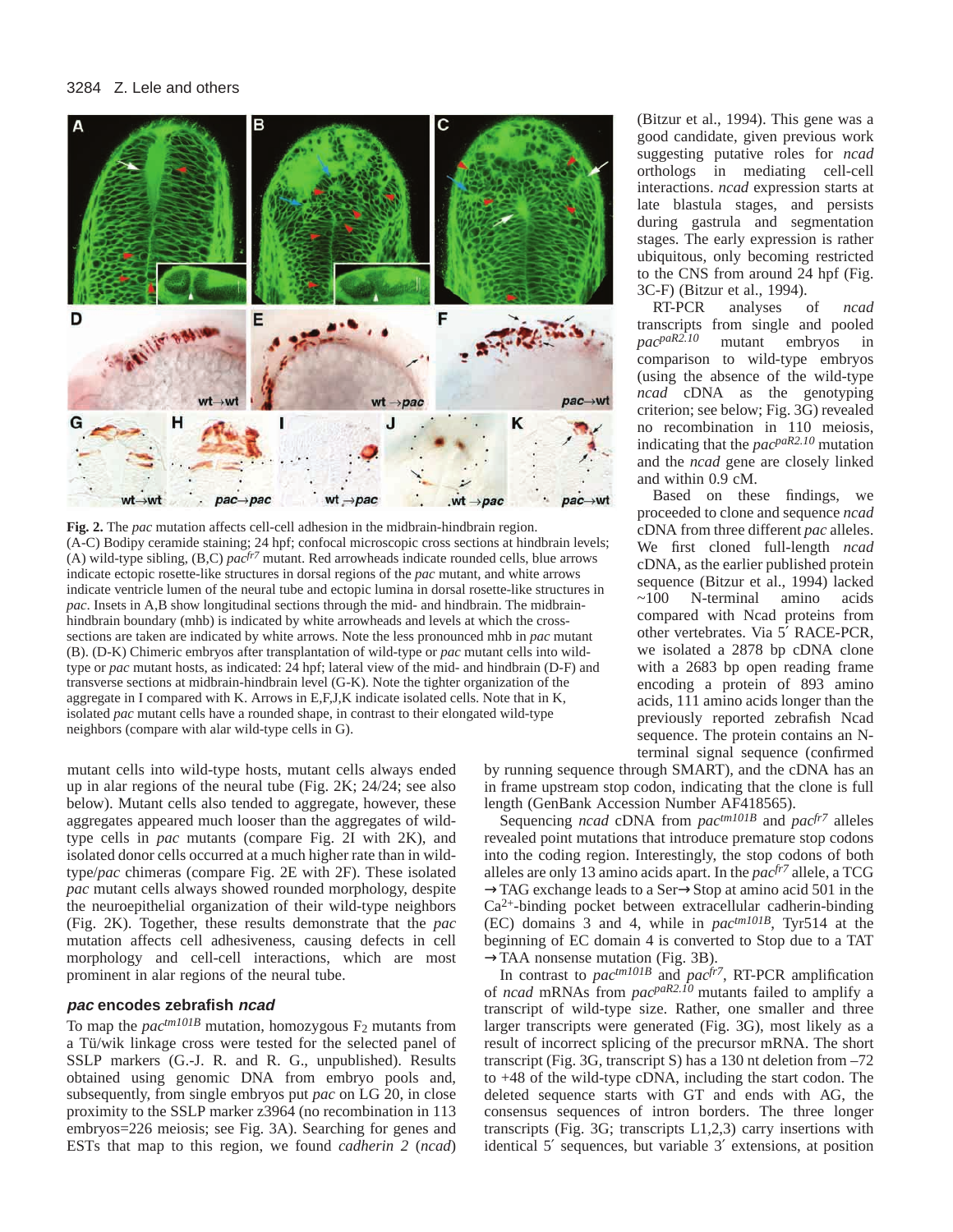

*ncad*. (C) Eight-cell stage, lateral view. (D) 80% epiboly stage, lateral view. (E) Fifteen-somite stage, lateral view. (F) 24 hpf, cross-section at trunk level. *ncad* expression is restricted to neural tube and slow muscle fibers. (G) RT-PCR analysis of *ncad* transcripts from *pacpaR2.10* mutants, and structure of their 5′ regions. From *pacpaR2.10* RNA, no wildtype, but only a predominant smaller transcript (\*S) and different larger *ncad* transcripts (\*L) were amplified. (H) Western blot analysis of protein extracts from a *pacpaR2.10* and a wild-type sibling embryo with a polyclonal antibody against EC domains 4,5 of zebrafish Ncad (Bitzur et al., 1994). The wild-type extract gives an Ncad-positive band of the expected size, whereas no such band is seen in extracts from the *pacpaR2.10* mutant. Before antibody incubation, the blot had been stained with Ponceau Red, showing that equal amounts of proteins were loaded in both lanes. Similar analyses failed to detect Ncad protein from *pacfr7* mutants, as expected, because, according to the cDNA sequence, *pacfr7* mutant protein terminates after the third EC domain. (I) Phenocopy of the *pac* mutant phenotype with anti-*ncad* morpholino *ncad*-MO1 (right, compare with Fig. 1F) and with the four-mismatch control MO (left) (see Materials and Methods). Embryos at 24 hpf, lateral view of head region.

and premature termination after 38 non-specific aa. The most likely reason for these false transcripts is a  $G \rightarrow A$ mutation in the splice donor site (GT) of an intron inserted at +48. According to this notion, the insertions of the large transcripts (ATAAAA…) represent intron sequences with the mutated splice donor site, so that alternative sites are used as splice donors, such as the GT at –72 (to give the short transcript) or GTs inside the intron, such as the underlined GT in L2

+48 of the coding region. L1 has a 39 nt insertion (5′- ATAAAACGAAGGGTCCGAGGAGCGATGCTGCTGCTCT-AT-3′), causing an in frame insertion of 13 foreign amino acid residues (aa) into the protein, L2 has a 46 nt insertion (5′-  $L1+GTTTGGG-3'$ , causing a frame shift and premature termination of the protein after 35 non-specific aa, and L3 a 55 nt insertion (5′-L2+GTTTGGCTT-3′), causing a frame shift to give L1, or the underlined GT in L3 to give L2. Western blot analysis of protein extracts from single *pacpaR2.10* embryos with a polyclonal antibody directed against extracellular domains 4 and 5 of zebrafish Ncad (Bitzur et al., 1994), failed to detect any protein (Fig. 3H), suggesting that little or no Ncad protein is made from the *pacpaR2.10 ncad* transcripts.

Finally, to support further our finding that *pac* is a mutation

### Zebrafish N-cadherin mutant 3285

**Fig. 3.** *pac* encodes N-cadherin. Map positions of the *pactm101B* mutation and the *ncad* gene on linkage group 20. Cartoon of

the structure of Ncad protein. As indicated, Ncad encoded by *pacm101B* and *pacfr7*displays premature terminations in the extracellular region, shortly after the EC3 domain. (C-F) Expression pattern of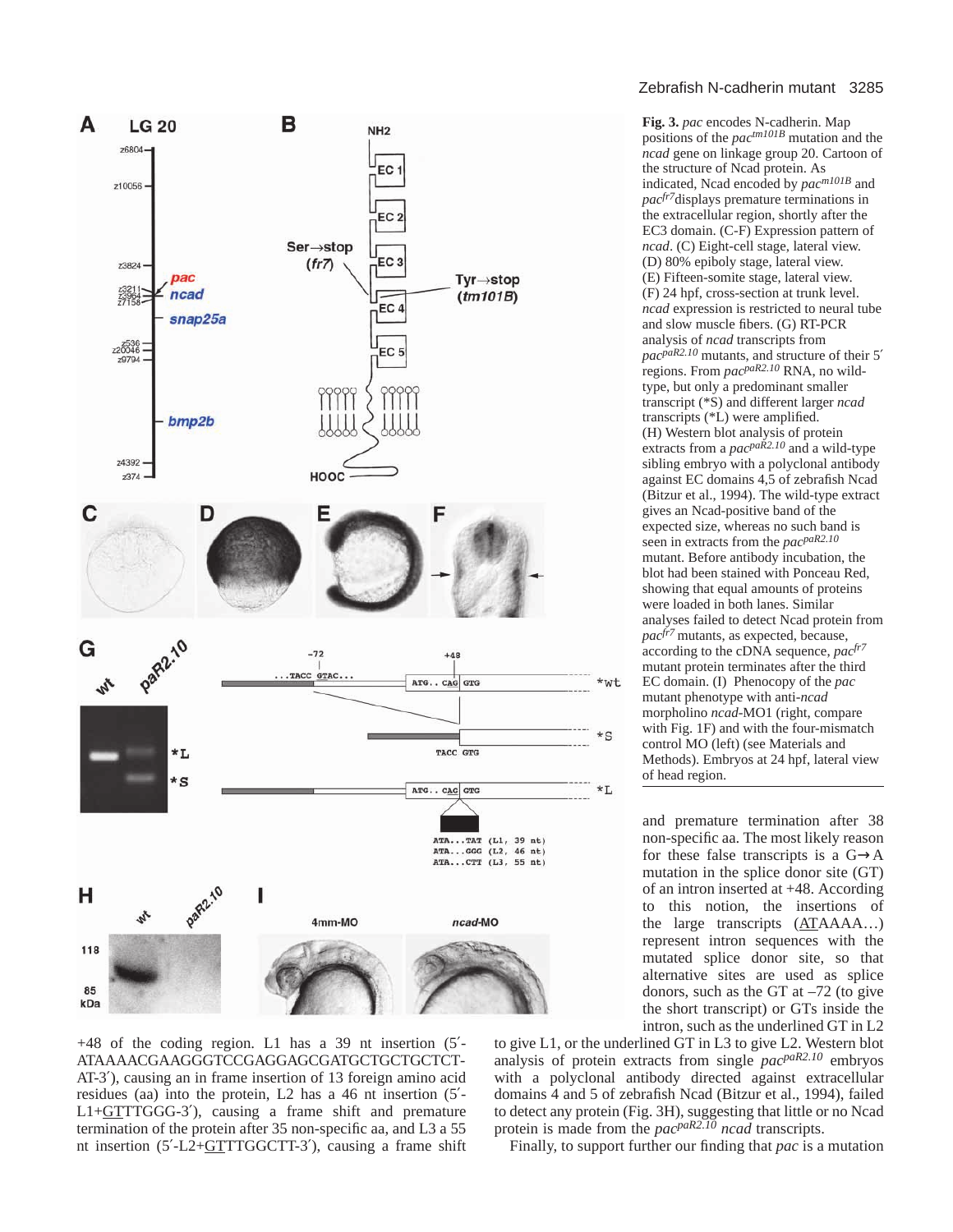

**Fig. 4.** Lack of Ncad causes neurulation defects. (A-N) Whole-mount in situ hybridization for the markers indicated in the top right-hand corner. Dorsal views with anterior towards the left in A-H; optical cross sections dorsal upwards in I-N; all paired panels compare a *pac* mutant (right) with a wild-type sibling (left). (O,P) Mid-hindbrain cross-sections of wild-type embryos co-transplanted with cells from two different donors, as indicated in the bottom right-hand corner; donor cells are stained in cyan or brown. (A,B) *foxd3*, three-somite stage; note the identical mediolateral extent of the neural plate in wild-type and *pac*. (C,D) *sna2*, five-somite stage; arrows indicate the width of neural plate delineated by *sna2* stripes, larger in *pac*. (E,F) *emx1* (blue; marking telencephalon) + *lim5* (red; marking posterior diencephalon) (Toyama et al., 1995a), 10 somite stage. In F, cells in the fused part of the *lim5* expression domain are located ventrally, cells in the bilateral parts dorsally. (G,H) *wnt1*, 26 hpf; arrows indicate fused (G) and bilateral (H) expression domains in the midbrain. (I,J) *pax6* + *shh*; 12-somite stage; section at hindbrain level. The alar plate devoid of *pax6* staining is outlined by dots. (K,L) *pax7*, 16-somite stage; optical section at hindbrain level. Arrow in K indicates a *pax7* stripe in the interface of basal and alar plate. (M,N) *pax2.1*, 24 hpf; optical cross-section through midbrain-hindbrain boundary region; arrow indicates the region where basal and alar plate have morphologically separated. (O,P) Chimeric embryos, 24 hpf, cross-section at midbrain (P) and hindbrain (O) levels. Note that in P, wild-type cells (in brown) populate the basal plate, while *pacpaR2.10* mutant cells (in cyan) remain alar, although both cell types had initially been transplanted to the same presumptive basal region of the host embryo.

in the zebrafish *ncad* gene, we phenocopied the *pac* mutant phenotype in wild-type embryos by injecting morpholino antisense oligonucleotides (MOs) targeting two different sequences at the 5′ end of the coding region and the 5′UTR of the *ncad* mRNA (see Materials and Methods). MOs have been shown to knock-down efficiently the translation of various genes in zebrafish (Nasevicius and Ekker, 2000) and both *ncad*-MOs phenocopied the *pac* mutation with high accuracy (compare Fig. 3I with Fig. 1F), while a fourmismatch control morpholino (4mm-MO) had no effect (Fig. 3I, left panel).

We conclude that *pac* encodes zebrafish Ncad, and that the three *pac* alleles *tm101b*, *fr7* and *paR2.10* are likely to produce null phenotypes.

#### **ncad controls neural tube morphogenesis**

As shown above, the first morphological sign of the *pac* mutant phenotype is the different shape of the neural tube, which in cross-section appears dorsally broadened (Fig. 1A,B). Therefore, we considered the possibility that early DV patterning of the prospective neuroectoderm may be disrupted in *pac* mutants. To test this hypothesis, we examined *pac*

mutants from late gastrula to three-somite stages with a range of markers for different DV positions within the neural plate. All such markers were expressed in indistinguishable patterns in wild-type and *pac* mutant embryos (Fig. 4A,B for the neural crest marker *foxd3*, and data not shown), indicating that both early DV patterning and positional specification during primary neurogenesis do not require Ncad function.

Defects in *pac* mutants first become apparent after the onset of neurulation. By the five- to six-somite stage, the bilateral stripes of expression of the neural crest markers *foxd3* and *sna2* (Odenthal and Nüsslein-Volhard, 1998; Thisse et al., 1995) are wider apart in mutant than in wild-type embryos (Fig. 4C,D), suggesting that prospective dorsal neural cells are compromised in their ability to converge to the dorsal midline during zebrafish neurulation. This is confirmed by analyses at later stages, which show that the expression domains of dorsal makers fail to fuse in the midline of *pac* mutants. This phenotype is most severe in the posterior diencephalon, midbrain and hindbrain, as evidenced by the expression of *emx1*, which labels dorsal cells of the presumptive forebrain (Morita et al., 1995), and *wnt1*, which labels the prospective roofplate in the midbrain and hindbrain (Kelly and Moon,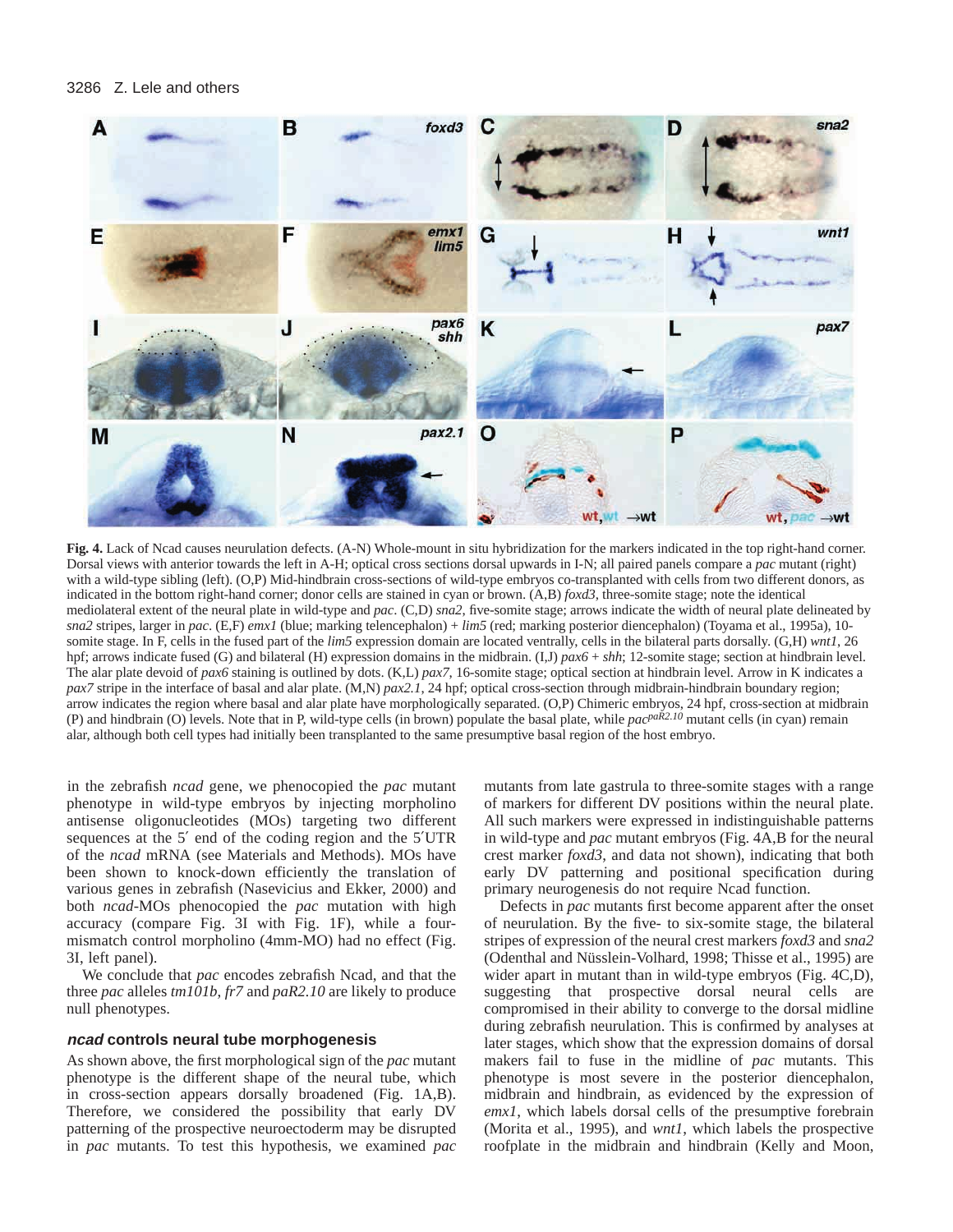

**Fig. 5.** Lack of Ncad causes neuronal positioning defects. In situ hybridization (A-L), retrograde labeling of reticulospinal neurons (M-O) and tracing of cellular clones after labeling single neuroectodermal cells at the gastrula stage (P-R). All paired panels in A-L compare a *pac* mutant (right) with a wild-type sibling (left). (A-F) Dorsal views of the mid- and hindbrain, anterior towards the left; (G,H,K,L) sagittal views of the mid- and hindbrain, anterior towards the left; (I,J) optical cross-sections at hindbrain level, dorsal upwards. (A,B) *pax2.1* (blue) and *krox20* (red), 18-somite stage. (C,D) *zcoe2*, 18-somite stage, arrows in D indicate misplaced motoneurons in the midbrain-hindbrain boundary region. (E,F) *lim1*; 26 hpf; arrows in E indicate the rhombomeric pattern, altered in *pac* (F). In addition, note that the number of *lim1*-positive cells in the mutant is strongly increased. (G,H) *phox2a*, 36 hpf; arrows indicate ventral and dorsally misplaced motoneurons. (I,J) *isl1*, 24 hpf; arrows indicate motoneurons, arrowheads indicate Rohon-Beard sensory neurons. (K,L) *pax2.1*, 26 hpf; arrow in L indicates scattered interneurons in hindbrain area. ov, otic vesicle. (M-N) Pattern of reticulospinal neurons (specified in M) in wild-type (M) and two different *pacpaR2.10* mutant embryos (N,O; Mauthner neurons are indicated by 'M'); dorsal view on midbrain-hindbrain region at 120 hpf. Patterns in mutants appear randomized, and differ from individual to individual. Although each labeling is unlikely to label all reticulospinal neurons, the patterns observed clearly lack bilateral symmetry at least for the Mauthner neuron (identified by its characteristic elongated shape and large diameter axon, out of focus on O). (P-R) Representative clones (brown) deriving from labeled single cell of the hindbrain region of a wild-type (P) and two *pacpaR2.10* mutant gastrulae (Q,R). Dorsal view of the hindbrain at 24 hpf. Arrows indicate the length of the clones along AP axis. Insets show overviews of the activated embryos, indicating the position of the clones in each embryo (arrows).

1995; Krauss et al., 1992). Both the *emx1* and the *wnt1* expression domains are fused anteriorly, but remain as separate bilateral stripes within the diencephalon and the mid- and hindbrain of *pac* mutants (Fig. 4E-H) A similar incomplete fusion of dorsal regions of the neural tube is also observed in the posterior part of the tail (not shown), a defect that might underlie the split appearance of the dorsal fin observed at later stages of development (Fig. 1G-I).

Despite these conspicuous dorsal CNS defects, ventral CNS appears to neurulate normally, as suggested by the unaltered expression patterns of the floor plate marker *shh* (Krauss et al., 1993) and the basal plate marker *pax6* (Krauss et al., 1991) in

the 12-somite stage hindbrain (Fig. 4I,J). To locate the DV border between the ventral (morphologically unaffected) and dorsal domains, we analyzed the expression of *pax7*, identifying the basal/alar interface. *pax7* appears expressed in the dorsal-most cells of *pac* mutant neural tubes, suggesting that basal cells do converge to the midline, while alar cells remain excluded from this process. At least transiently, cavitated neural tube structures consisting solely of basal cells are formed (Fig. 2C; Fig. 4K-N), while alar neural cells remain in ectopic structures dorsal or lateral to the ventral 'neural tubes' (Fig. 4M,N). However, we failed to detect a morphological border between basal and alar structures at later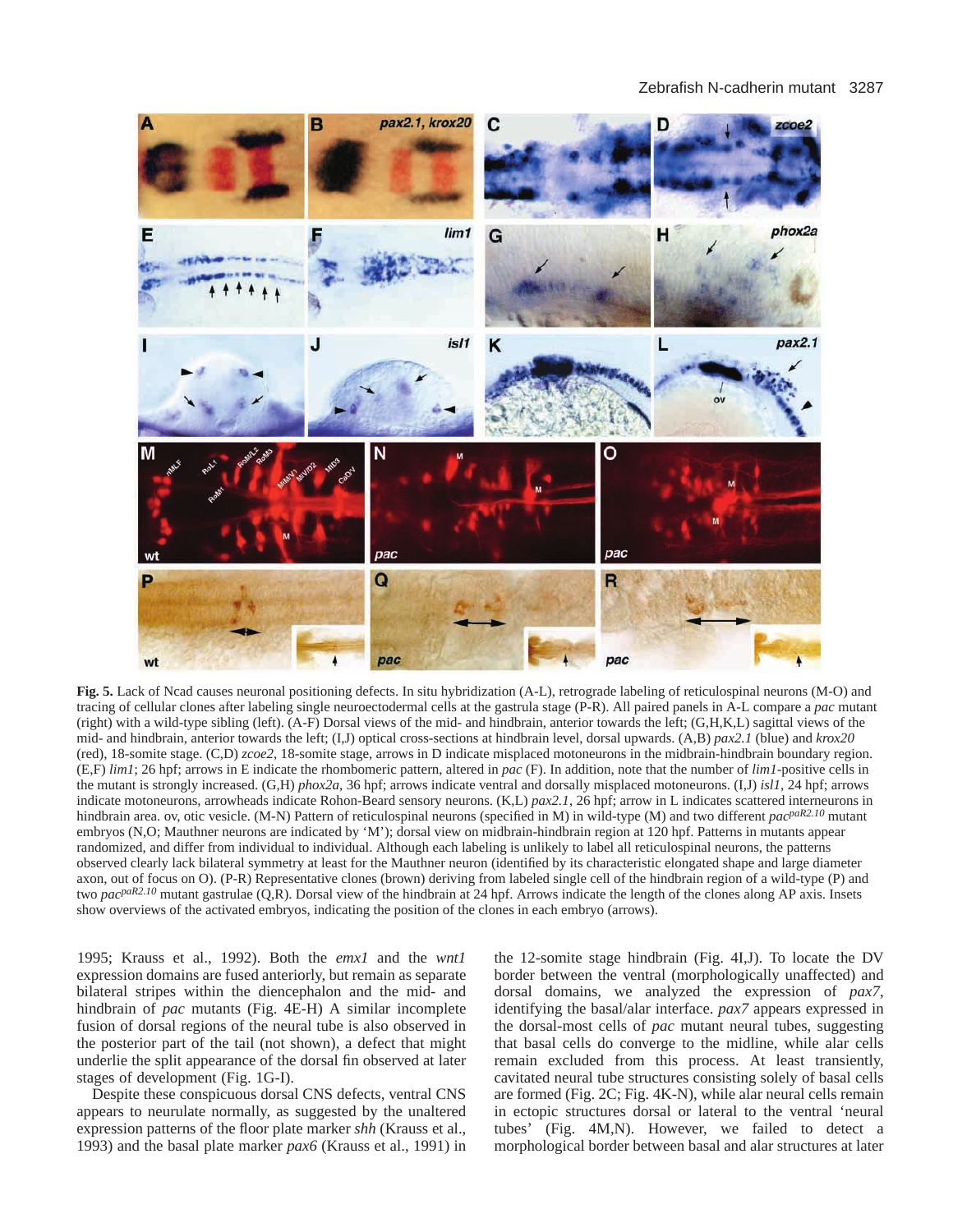

**Fig. 6.** Lack of Ncad leads to ectopic neurons in dorsal regions of mid-hindbrain and axonal projection defects. Anti-acetylated tubulin immunostaining in (A,C,E,G) wild type and (B,D,F,H) *pac fr7* mutant; 60 hpf; dorsal/ventral views (A,B,E,F) and lateral view (C,D) of the head, and lateral view of the trunk anterior of the anus (G,H). (A-D) Arrow in A indicates tectal commissures missing in B. Arrows in B,D indicate large dorsal neurons projecting axons to each other (B) and ventrally (D). (E,F) Arrows indicate optic nerves crossing the midline in optic chiasma in E, but not in F. (G,H) Left arrow in H indicates branching intersomitic axon, right arrow indicates two converging axons from different motoneurons.

stages of development (Fig. 2B,C, and data not shown), suggesting that it might only be present transiently.

To test whether the apparently asymmetric neurulation phenotype along the DV axis of *pac* mutant neural tubes might be due to a differential requirement of Ncad for convergence of alar versus basal cells, we compared the neurulation behavior of wild-type and *pac* cells, co-transplanted into a region of wild-type host embryos giving rise to the basal plate. In all cases (*n*=10), wild-type and mutant cells sorted out, resulting in neural tubes with the wild-type cells located basally, while *pac* cells were excluded from the basal plate, ending up in more dorsal regions of the alar plate (Fig. 4O,P; also see Fig. 2K). This suggests that *pac* mutant cells are compromised in their ability to move medially compared with their wild-type neighbors, even when they are initially positioned in territories close to the midline. Thus, *ncad*

appears to be cell-autonomously required for normal convergence behavior of both basal and alar neuroectodermal cells during neural tube morphogenesis.

### **Ncad controls neuronal localization in the mid- and hindbrain**

Although neurulation is affected in *pac* mutants, early stages of neurogenesis and neuronal specification proceed normally as evidenced, for example, by *ngn1* expression (DV patterning; not shown), or by *pax2.1* and *krox20* expression (AP patterning; Fig. 5A,B). However, subsequent to their birth, neurons frequently adopt inappropriate positions in the CNS of *pac* mutants (Fig. 5). Importantly, neuronal mis-positioning defects are observed along both the AP and the DV axes, and affect both alar and basal neurons – even though the basal plate is not significantly affected by the neurulation defects.

To examine neuronal patterning in the ventral CNS, we monitored the position of cranial motoneurons and reticulospinal neurons. Along the AP axis, *zcoe2*-positive (Bally-Cuif et al., 1998) motoneurons of the anterior hindbrain abnormally spread across the mid-hindbrain boundary (Fig. 5C,D). Similarly, the AP position of hindbrain interneurons appears randomized. Thus, *lim1*-positive interneurons (Toyama et al., 1995b) in *pac* mutants fail to reflect the rhombomeric organization of the hindbrain (Fig. 5E,F), while retrograde labeling reveals a randomization in the AP organization of all reticulospinal neurons (Fig. 5M-O). Most strikingly, individual *pac* mutant embryos display different reticulospinal patterns, as previously shown for the Mauthner neurons (Jiang et al., 1996) (highlighted on Fig. 5N,O). Furthermore, the mutant reticulospinal patterns lack bilateral symmetry, supporting the notion that the abnormal positioning of neurons in postneurulation *pac* mutant neural tubes does not result from earlier patterning defects. Along the DV axis of *pac* mutant neural tubes, *phox2a*- (Fig. 5G,H) (Guo et al., 1999) and *isl1*-positive hindbrain motoneurons (Fig. 5I,J) (Inoue et al., 1994) and *pax2.1*-positive hindbrain interneurons (Fig. 5K,L) (Mikkola et al., 1992) were all found in ectopic dorsal locations. In the spinal cord of *pac* mutants, by contrast, inappropriate positioning of neurons is less severe (Fig. 5K,L).

These data, together with the lack of AP or DV patterning defects during earlier stages of neural development in *pac* neural tubes, strongly suggest that Ncad is required to allow mid- and hindbrain neurons to reach or maintain their appropriate positions within the neural tube.

To directly address a potential role of Ncad in controlling neuronal motility within the embryonic CNS, we labeled single cells in the presumptive midbrain region of *pac* or wild-type embryos at an early gastrula stage, and determined the spatial distribution of their descendants at later stages of development. Although wild-type and *pac* mutant clones had similar cell numbers (wild type, 8 (5-12); *pac*, 9 (6-12)), *pac* mutant cells were spread over a significantly longer stretch along the AP and the DV axis than wild-type cells (Fig. 5P-R). Wild-type clones in average extended over eight (6-14) cell diameters along the AP axis and were all in one DV plane  $(n=10)$ , whereas *pac* mutant clones extended over 13 (9-20) cell diameters along the AP and over four (3-5) cell diameters along the DV axis  $(n=5)$ . Together, these data directly indicate that Ncad is generally required to restrict neuronal motility within the embryonic mid- and hindbrain, a property that might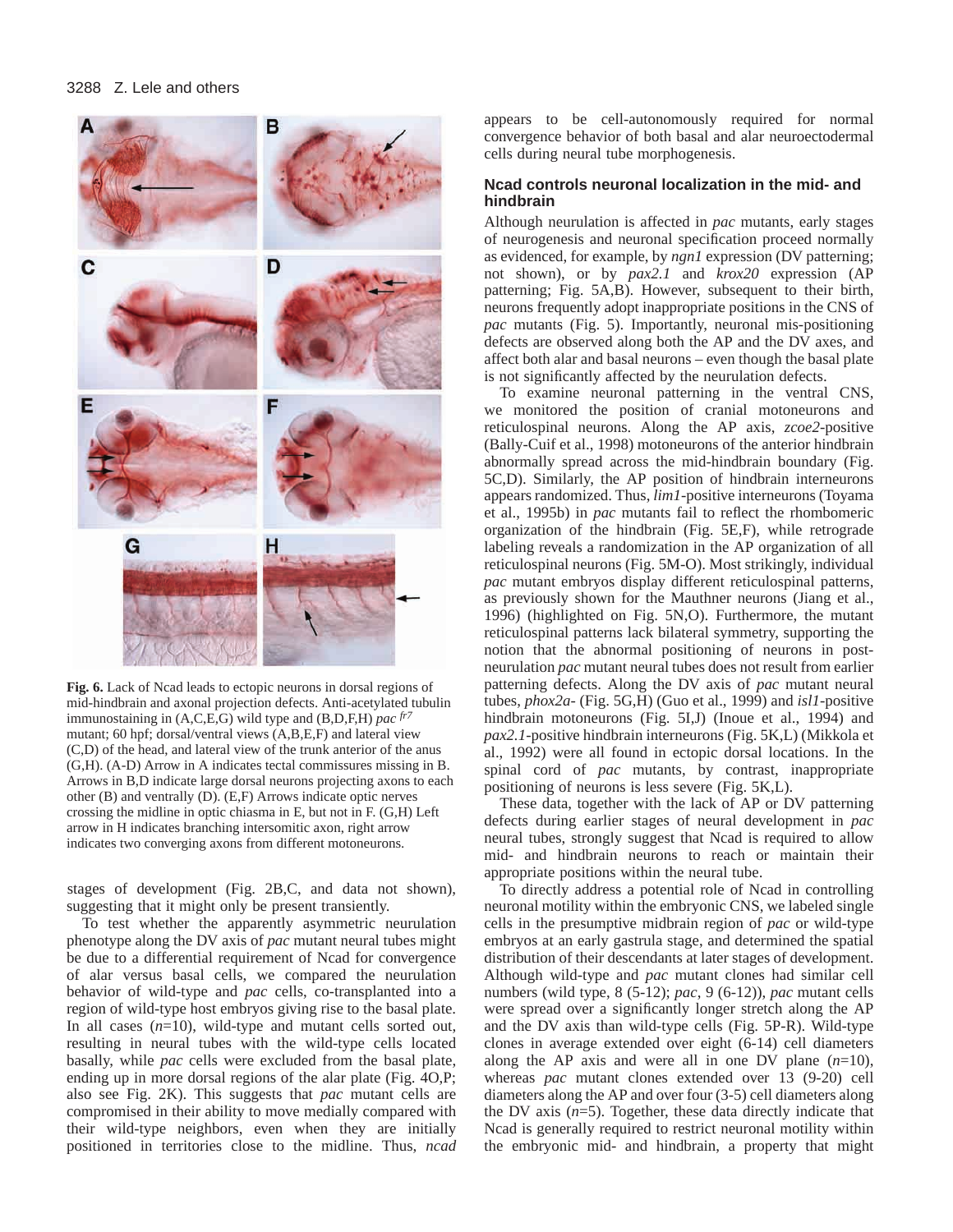account for the neuronal positioning defects detectable in *pac* mutants at post-neurulation stages.

### **pac mutants display supernumerary and ectopic neurons in dorsal regions of the midbrain and hindbrain**

Despite their mislocalization, most neuronal subtypes are generated in relatively normal numbers. However, selective neuronal populations appear over-represented. *lim1*-positive interneurons, for example, are found at high density in dorsal regions of midbrain and hindbrain of *pac* mutants at 24 hpf (Fig. 5E,F). Supernumerary and ectopic neurons in dorsal regions of the midbrain and hindbrain are also revealed by antiacetylated tubulin immunohistochemistry at later stages. At 60 hpf, mutant embryos display acetylated tubulin-positive neurons in the tectum and dorsal hindbrain, while wild-type embryos of this stage are devoid of such cells (Fig. 6A-D). These large neurons, the identity of which is currently unknown as they proved negative for all identity markers tested, are often interconnected with each other by a network of axonal processes (Fig. 6B). A neural crest origin for these extra neurons can most likely be excluded because, as discussed below, neural crests cells form, migrate and differentiate normally in *pac*. The generation of these neurons might rather be linked to an hyperproliferation of dorsal neural cells in *pac* mutants (see below). Alternatively, defects in late steps of neural tube DV patterning, due, for example, to the absence of late dorsalizing signals generated by the altered *pac* roof plate, might account for this phenotype (Lee et al., 2000). Additional experiments will be necessary to resolve this issue.

### **pac is required for commissure formation in the forebrain and midbrain and peripheral axon pathfinding**

Although the most striking neural phenotypes occur in the midbrain and hindbrain of *pac* mutants, anti-acetylated tubulin immunohistochemistry revealed defects in axon pathway formation in other regions of the CNS and PNS. Optic axons exit the eye normally, but fail to form a normal commissure at the optic chiasm (Fig. 6E,F). Commissural pathfinding defects were also observed for Mauthner cell axons (data not shown) (Jiang et al., 1996), and in the formation of intertectal commissures (Fig. 6A,B). Finally, we observed defects in the axonal projections of spinal cord motoneurons, which normally run ventrally in the middle of each somite. In mutant embryos, these axons are sometimes divided into two branches (Fig. 6H). In addition, occasionally, axons ectopically exit the spinal cord, forming two ventral roots from a single spinal cord segment (Fig. 6H).

### **Defects in cell adhesion are associated with a destabilization of membrane-associated** β**-catenin and an increased number of mitotic cells**

To determine whether the altered cell morphology in dorsal regions of the brain of *pac* mutants was associated with intracellular defects, we monitored cellular architecture with antibodies directed against cytoskeletal elements and associated proteins. As described, the cytoplasmic domain of Ncad binds β-catenin and other proteins of the cytoskeletal complex. Phalloidin staining and anti-α-tubulin immunocytochemistry, however, failed to reveal any gross

disorganization of the actin or tubulin cytoskeletal network in mutants (not shown). By contrast, the distribution of β-catenin is altered. We analyzed β-catenin localization at the 12-somite stage, shortly after *pac* mutants could be morphologically identified, but before the loss of integrity of dorsal neural tube cells. At this stage, anti-β-catenin immunostaining of wild-type embryos revealed a DV gradient of membrane-associated (probably cadherin-bound) β-catenin, with highest levels in dorsal cells of the neural tube (Fig. 7A). In *pac* mutant embryos, dorsal neural tube cells appear very weakly stained compared with ventral cells (Fig. 7B). Thus, at the cellular level, Ncad appears to control the stabilization of the membrane-associated β-catenin complex in a regional manner along the DV axis of the neural tube.

In addition, dorsal neural tube cells of *pac* mutants display increased numbers of mitotically active cells, as revealed by immunostaining of phosphorylated histone 3 (phospH3). Counting of phospH3-positive cells in the region between the caudal limit of the optic lobes and the anterior limit of the otic vesicle at the 10- to 12-somite stage revealed significantly more cells in *pac* mutants than in their wild-type siblings (for *pacfr7* mutant, 12-somite stage: in average 163 cells/embryo, compared with 102 cells/embryo in wild type, five embryos each; for *pacpaR2.10* mutant, 10-somite stage: in average 75 cells/embryo, compared with 56 cells/embryo in wild type, four embryos each). Thus, the number of mitotic cells in the neural tube of *pac* mutants is increased up to 1.6 fold. In addition, while phospH3-positive cells are normally restricted to the ventricular zone of the neural tube (Fig. 7C,E), the position of these cells appears randomized in *pac* mutants (Fig. 7D). Sectioning further revealed that this randomization occurs only in the dorsal part of the neural tube, while ventrally mitotic cells are still restricted to the ventricular zone as in wild-type embryos (Fig. 7F). No obvious increase in the number of phospH3-positive cells was observed at earlier or later segmentation stages, indicating that the effect of the *ncad* mutations on cell proliferation may be limited to a rather narrow time window of neural tube development.

## **DISCUSSION**

Ncad is one of the most thoroughly studied classical cadherins and several lines of in vitro evidence indicate roles in cell adhesion and migration. The importance of Ncad in early neural development has been inferred from its expression pattern and from embryonic manipulations. However, definitive evidence of its precise in vivo role(s) during vertebrate neural tube development has been lacking. Although defects in heart development, somitogenesis and establishment of left-right asymmetry of *Cdh2*–/– mice have been thoroughly analyzed (Radice et al., 1997), characterization of neural tube phenotypes has been limited (Luo et al., 2001). Here, we attempt to fill this void by providing a detailed analysis of the neural phenotype of the *ncad* zebrafish mutant *pac*. Our results highlight new and crucial roles of Ncad in the control of neural tube morphogenesis, maintenance of neural tube integrity, axonal pathfinding and neural cell proliferation, providing the first general description of the in vivo neuronal functions of Ncad.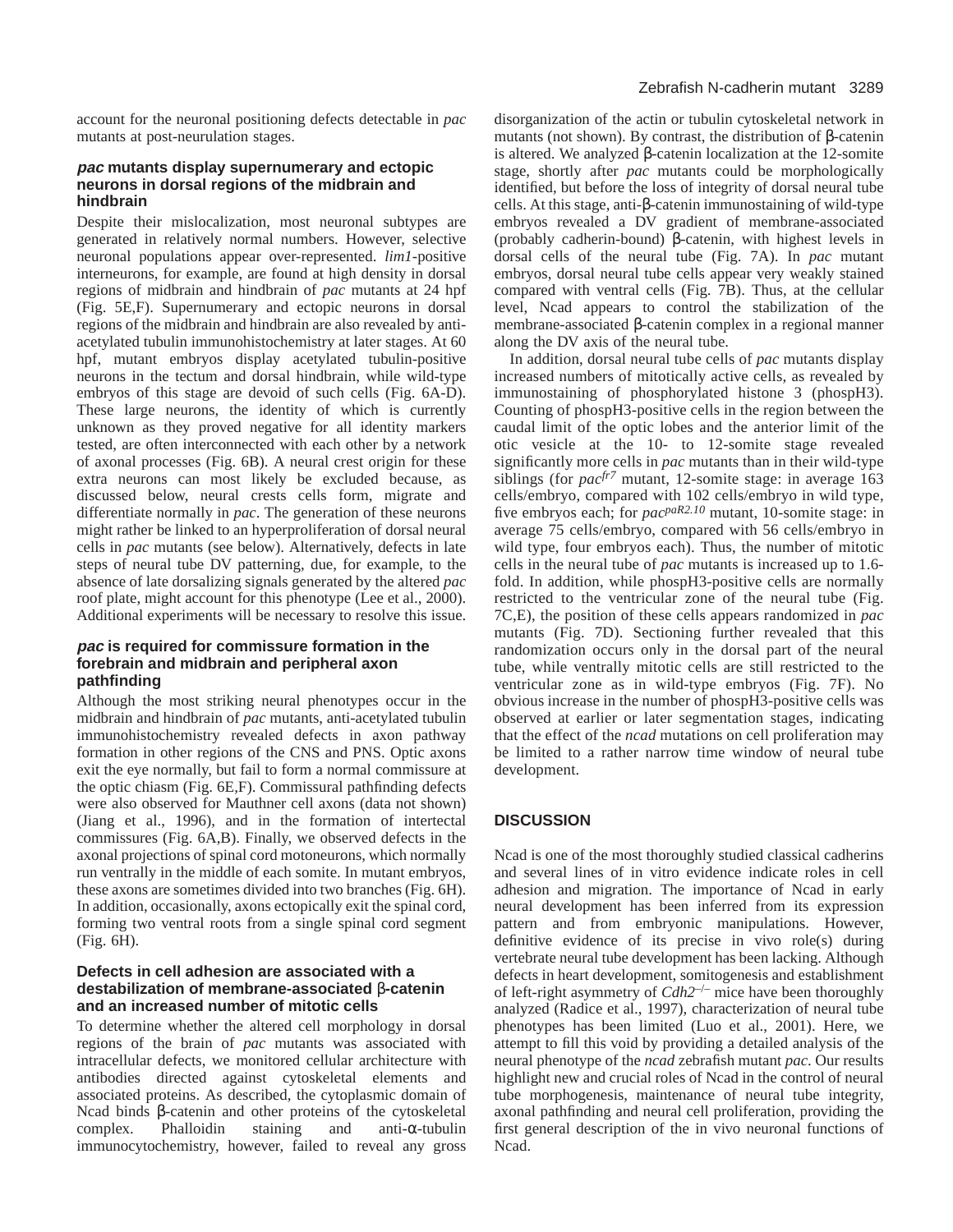### **The truncated proteins encoded by pacfr7 and pactm101B are most likely functional nulls**

Members of the classical cadherin subfamily have five extracellular (EC) domains mediating homophilic interactions between identical cadherins, while the intracellular, C-terminal part of the protein contains a binding domain for catenins that links the intramembranous cadherins to the actin cytoskeleton. The two *pac* alleles *pacfr7* and *pactm101B* have a premature stop codon in the extracellular part of the protein, resulting in Cterminally truncated Ncad that lacks the extracellular domains EC4 and EC5, the transmembrane domain and the cytoplasmic region with its β-catenin-binding domain. These mutations should lead to the loss of both the intracellular and the intercellular functions of Ncad. It is likely that these truncated proteins are secreted. However, they might remain associated with the cell surface, perhaps through interactions of the remaining three N-terminal EC domains with other membrane proteins. We were not able to address this issue as none of the available anti-Ncad antibodies recognizes EC1-EC3. Nevertheless, two lines of evidence suggest that the remaining three EC domains of the truncated proteins encoded by *pacfr7* and *pactm101B* lack most, if not all, of the crucial extracellular activities of wild-type Ncad, and do not perturb development in a dominant-negative fashion. First, recent data obtained in cell culture experiments point to a particularly important role for the EC4 domain in the regulation of cell adhesion and migration, and EC4 is missing in both truncated versions (Kim et al., 2000). Second, and most importantly, the *pacfr7* and *pactm101B* alleles are recessive and as strong as *pacpaR2.10*, which (according to our analysis) fails to generate any Ncad protein.

### **Zebrafish pac phenotypes do not recapitulate all functions of Ncad known in other systems**

As described, the *pac* phenotype is largely restricted to the embryonic neural tube. In vivo studies in other vertebrates, however, suggested roles for Ncad in controlling several developmental processes aside from neural tube development. For example, Ncad was proposed to control cell delamination and migration during chick neural crest formation (Nakagawa and Takeichi, 1998). The phenotype of *pac* mutants, however, does not support such a role in the zebrafish. Neural crest development does not seem affected in *pac* embryos. Pigmentation is normal and Alcian Blue staining did not reveal any differences in the number and morphological appearance of cartilagenous elements of the cranium (data not shown). Similarly, *pac* mutants, unlike *Ncad<sup>-/-</sup>* mice (Radice et al., 1997), did not suffer from obvious cardiac defects. In addition, no gross somite defects were apparent, and reversed heart laterality, observed in the chick upon incubation with blocking Ncad antibodies (Garcia-Castro et al., 2000), was found at equal rates in *pac* and wild-type embryos (not shown).

We can only speculate about why the phenotype of *pac* mutant embryos in non-neural tissues is less severe than that caused by Ncad deficiencies in other vertebrates. Partial complementation by maternally provided *ncad* gene products is unlikely, as no Ncad protein and no *ncad* mRNA could be detected in freshly laid eggs (see Fig. 3C). Other cadherins with an overlapping activity or expression pattern might compensate for the lack of Ncad in non-neural tissues. Such a partly redundant protein could be encoded by an *ncad* paralog



**Fig. 7.** *pac* mutants display loss of membrane-associated β-catenin and enhanced cell proliferation in dorsal regions of midbrain and hindbrain. (A,B) Anti-β catenin immunostaining on 2 μm confocal cross-sections through the hindbrain of wild-type (A) and *pac paR2.10* mutant sibling (B); 12-somite stage. (C-F) Anti-phospH3 immunostaining of wild-type sibling  $(C,E)$  and  $pac^{fr\bar{7}}$  mutant  $(D,F)$ embryos of the 12-somite stage; flat mounts of whole embryos (C,D), and representative cross-sections at the hindbrain level (E,F). Mitotic cells in the lateralmost position (indicated by arrowheads) are not part of the neural tube and are probably migrating neural crest cells. In A,B,E,F, the neural tube is outlined by dots. Arrows in F point to ectopic phospH3-positive cells in alar region of mutant.

generated during the genome duplication that is believed to have occurred during teleost evolution (Postlethwait et al., 2000). Alternatively, it could be encoded by a separate gene also found in other vertebrates, such as the so called *maternal N-cadherin* in *Xenopus*, which is clearly distinct in sequence from the 'regular' *Xenopus N-cadherin*, but shows a very similar zygotic expression pattern (Tashiro et al., 1995).

### **Ncad regulates neuroectodermal cell adhesion**

The phenotype of *pac* mutants demonstrates that Ncad is required to maintain neural tube integrity. In *pac* embryos, the classical pseudostratified neuroepithelium in the dorsal midbrain and hindbrain is lost, and cells instead delaminate and form cavitated cell aggregates. A role for Ncad in maintaining the integrity of the neuroepithelium was already postulated in the chick: in the neural tube of embryos treated with an anti-Ncad-specific antibody, aggregates called rosettes, which consist of a central ependymal lining surrounded by multiple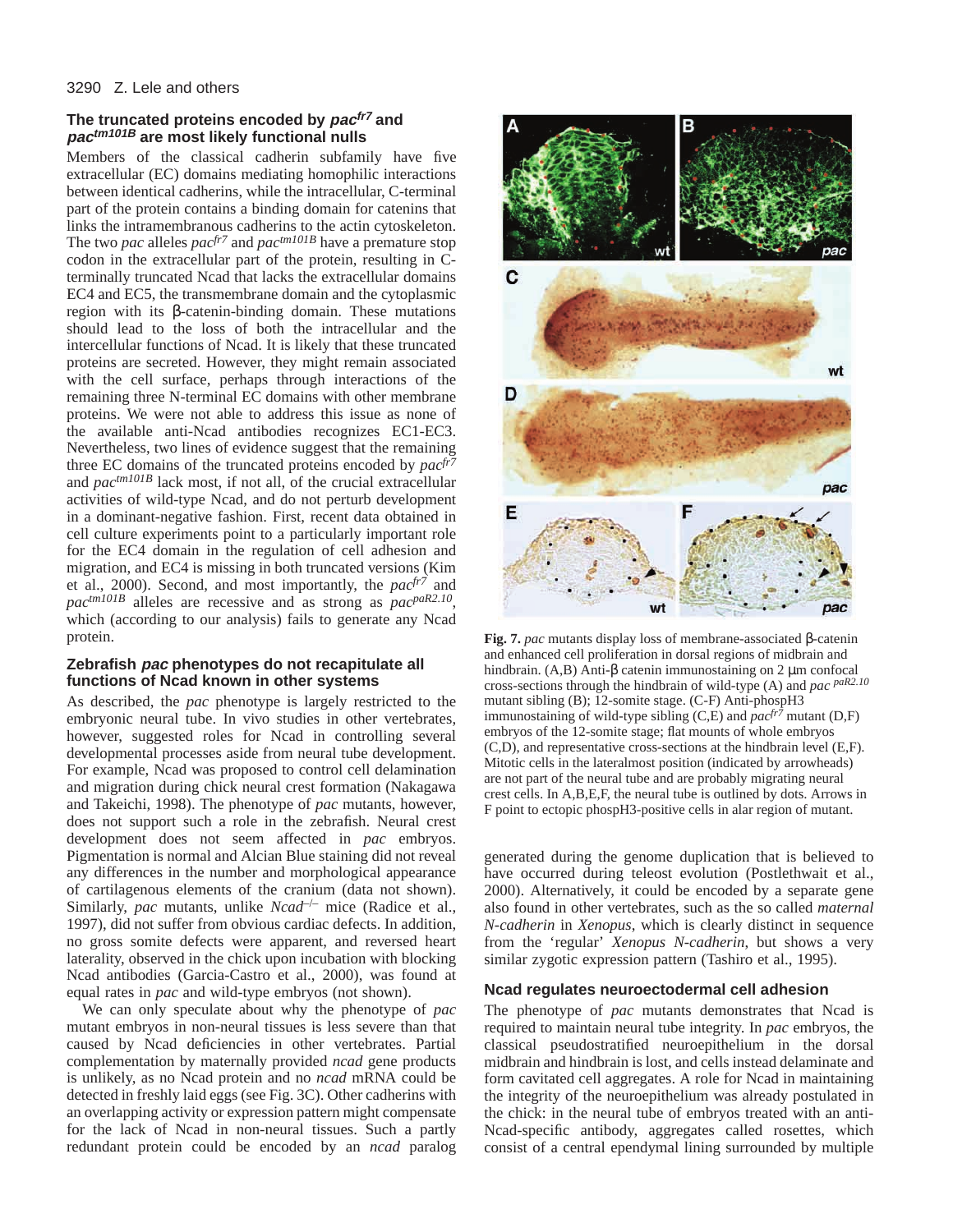layers of differentiated neurons and glia, were formed (Gänzler-Odenthal and Redies, 1998). Our results provide a genetic confirmation of these data. Interestingly, the loss of neural tube integrity appears to be restricted to alar regions of *pac* mutants, whereas cells in basal regions appear morphologically normal. Along this line, it is noteworthy that R-cadherin has been described to be present in basal regions of the zebrafish mid- and hindbrain (Liu et al., 2001). This related molecule, or possibly other cadherins expressed in basal cells, might render them less dependent on Ncad function. A similar situation was described in the chick, where brain regions resistant to anti-Ncad antibody treatment were shown to express R-cadherin (Gänzler-Odenthal and Redies, 1998).

The defects of *pac* mutants in neural tube integrity might – directly or indirectly – result from the loss of Ncad function in mediating cell-cell adhesion. Studies in cell cultures have revealed both cell-adhesion enhancing and cell-adhesion inhibiting properties of Ncad, depending on the investigated cell types. Wild-type and *pac* neuroectodermal cells, when placed in a heterologous environment in chimeric neural tubes, display a typical exclusion behavior. In most cases, we observed that heterologous transplanted cells formed aggregates and did not integrate with their neighbors. This finding, in agreement with recent results obtained in chimeric mice (Kostetskii et al., 2001), directly identifies Ncad as a crucial component of neuroectodermal cell adhesivity in vivo. Because aggregates of wild-type cells in a *pac* environment are tighter than aggregates of *pac* cells in wild-type hosts, and because of the loose structure of the *pac* dorsal neural tube, we further propose that Ncad promotes adhesiveness of zebrafish neuroectodermal cells.

Our results do not allow us to conclude whether cell adhesiveness is differentially affected in alar versus basal regions of the neural tube. Isolated wild-type cells can normally integrate in the basal plate of *pac* mutants; however, this might simply reflect the ability of the cells to epithelialize. Epithelialization of neuroectodermal cells appears to occur rather independently of Ncad-mediated cell adhesion: although *pac* mutant cells fail to acquire a regular neuroepithelial shape in alar regions of wild-type host tubes, they can do so both in basal and – as rosettes – in alar regions of the neural tube of non-chimeric mutants.

In contrast to epithelialization, other cellular processes do seem affected by the altered adhesiveness of Ncad-deficient neuroectodermal cells. These include the convergence of neuroectodermal cells during neurulation, and the maintenance of neuronal positioning within the neural tube, discussed in the following two sections.

### **Ncad regulates neurulation**

Although a function of Ncad during neurulation had already been proposed by Hatta and Teikeichi (Hatta and Teikeichi, 1986), genetic data supporting this notion has so far been missing. In zebrafish, unlike in mammals, birds and amphibia, neurulation does not involve the invagination of an epithelial sheet, but the convergence of neuroectodermal cells towards the midline, secondarily followed by cavitation to form the neurocoel (Kimmel et al., 1995). As in other vertebrates, though, cells from medial regions of the neuroectoderm end up in ventral/basal regions of the neural tube, and cells from

lateral regions in dorsal/alar regions (Papan and Campos-Ortega, 1994). The mushroom-like shape of *pac* neural tubes and the altered expression patterns of various marker genes can be best interpreted by a delayed convergence of neuroectodermal cells in *pac* mutant embryos. This notion is strongly supported by data we obtained when directly comparing the neurulation behavior of wild-type and *ncad* mutant cells in co-transplantation studies. These studies revealed that the convergence capabilities of Ncad-deficient cells are compromised, as they sort-out to more lateral positions than wild-type cells during the neurulation process. The convergent extension movements underlying zebrafish neurulation are in part driven by medial cell intercalations (Warga and Kimmel, 1990), and should therefore require a tight and coordinated regulation of cell adhesiveness and motility. Ncad might be required for either of these properties, or both.

As for neural tube integrity, the convergence phenotype of *pac* neural tubes appears asymmetrical, being prominent in the alar domain while basal plate cells organize into a tube-like structure. This asymmetry might reflect a differential (direct or indirect) requirement for Ncad for the convergence abilities of alar versus basal cells. However, our observation that *pac* mutant cells display compromised convergence capability, even when co-transplanted to the basal plate, argues against this interpretation. Thus, the strong convergence phenotype of the alar plate in *pac* mutants is more likely to reflect the location of presumptive alar cells further away from the midline, while basal cells have to converge over a shorter distance. Along these lines, one might wonder why a transient but sharp transition in *pac* mutant neural tube morphology develops at the basal-alar interface, as reflected by the expression pattern of *pax7* outlining a basal 'pseudo-tube'-like structure. In addition to basally expressed cadherins such as Rcadherin, mentioned previously, a candidate cadherin which might account for this sharp switch in cell behavior is Fcadherin. *Xenopus* F-cadherin is expressed at the border of the basal and alar plates, leads to impaired dorsal convergence upon overexpression, and is believed to regulate the positioning of neurons specifically in this region of the neural tube (Espeseth et al., 1998). Confirmation of this hypothesis awaits the molecular and functional characterization of zebrafish Fcadherin.

### **Ncad regulates the positioning of postmitotic neurons within the neuroepithelium**

A second unprecedented role for Ncad, possibly also resulting from its impact on cell-cell adhesion, is its involvement in controlling the positioning of probably all neuronal populations along the AP and DV axes of the midbrain and hindbrain. Some of these mislocalizations can be related to the impaired convergence of the alar plate (such as the more lateral positions of *isl1*-positive sensory neurons), while others can not (such as the AP and DV shifts of motor neurons in the basal plate). We demonstrate that these mislocalizations are not anticipated by AP and DV patterning defects at earlier stages of neurogenesis, and are more difficult to interpret in patterning terms because they often lack bilateral symmetry. Thus, they more likely result from unrestricted motility of neurons within the neural tube, following their initially normal specification. Indeed, our clonal analyses directly show that neurons in *pac*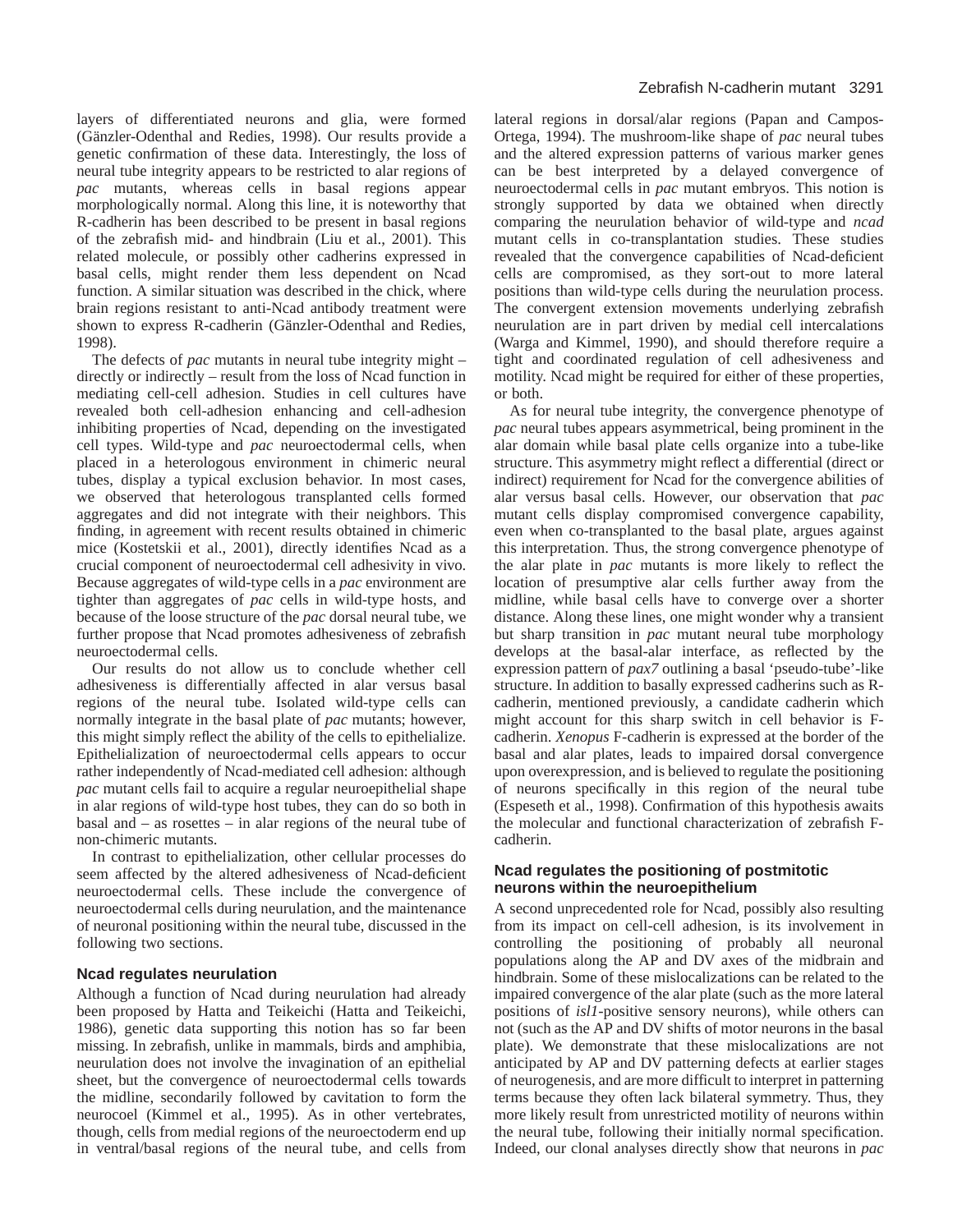mutant neural tubes do, on average, spread twice as far as in wild-type tubes. The neuronal mixing in *ncad* mutant embryos might be further enhanced by defective border formation and regionalization within the embryonic brain. Although we have not directly addressed this point, it might explain why hindbrain motoneurons and interneurons can move across the rhombomeric borders in the hindbrain of *ncad*-deficient embryos.

A role for cadherins in restricting neuronal mixing and creating boundaries has previously been described for cadherins with spatially restricted expression patterns within the CNS, such as for R-cadherin and cadherin 6 in prosencephalic domains in mouse (Inoue et al., 2001; McCarthy et al., 2001), and for F-cadherin at the basal-alar interphase in *Xenopus* (Espeseth et al., 1998). However, in contrast to these cadherins, zebrafish *ncad* displays ubiquitous expression throughout the CNS. Thus, the phenotype of *pac* mutants indicates that in addition to regionspecific cadherins, general Ncad-mediated homophilic cell adhesion is necessary to restrict neuronal cell mixing and to maintain the pattern of neuronal specification established at early embryonic stages.

### **The role of Ncad during axonogenesis**

Embryological work in vertebrates, and recent genetic studies in *Drosophila* and *C. elegans* have revealed essential roles of Ncad proteins during axonal outgrowth and fasciculation in motoneurons (Broadbent and Pettitt, 2002; Iwai et al., 1997) and retinal cells of the visual system (Lee et al., 2001; Riehl et al., 1996; Stone and Sakaguchi, 1996). Similarly, *pac* zebrafish mutants display defects in the projection of motoneuron axons, and in commissure formation of optic and tectal axons. It remains unclear whether these defects of *pac* mutants reflect a primary role of Ncad in axonal pathfinding, or whether they are indirect consequences of a general perturbation of axonal cues due to incomplete neurulation or the loss of neural tube integrity. Thus, defective tectal commissure formation in *pac* mutants might be a secondary consequence of the early neurulation defects in this region of the brain, revealed by *emx1* and *wnt1* expression. However, some spinal cord motoneurons display irregular axon branching outside the neural tube in intersomitic trunk areas, which themselves lack *ncad* expression (see Fig. 3F), and which do not seem to be affected by the *pac* mutation. Thus, here, the abnormal axonal behavior is likely to be due to a cellautonomous effect of the *pac* mutation in the projecting motoneuron. Chimeric analyses will be necessary to confirm this interpretation.

### **Ncad has a negative effect on cell proliferation in the dorsal neural tube: a possible link to** β**-catenin?**

Finally, an additional striking phenotype of *pac* mutants was the hyperproliferation of alar regions of the neural tube during midsegmentation stages. Hyperproliferation occurs over a narrow time window, when the integrity of the alar region of the neural tube is intact. Therefore, it might not be a secondary effect of rosette formation, as previously described in Ncadblocked chicken brains (Gänzler-Odenthal and Redies, 1998). Although highly speculative, the hyperproliferation in *pac* mutants might be linked to the shifts in β-catenin levels observed across the neural tube at the same developmental

stages. Activating β-catenin mutations have been implicated in cell overproliferation in numerous tumors, including medulloblastoma, a brain tumor affecting young children (Zurawel et al., 1998). *pac* mutant embryos show a decrease in the levels of membrane-associated β-catenin in dorsal cells, most likely as a result of the loss of Ncad protein as one of the β-catenin binding partners. This might lead to a temporary increase in the cytosolic and nuclear β-catenin pools, promoting cell proliferation. In light of these results, it is tempting to speculate that Ncad, by withdrawing β-catenin from the cytoplasmic pool, might help to regulate cell proliferation in the developing neural tube.

We thank Y.-J. Jiang for stimulating discussions and sharing unpublished results, and B. Geiger, C. Thisse, A. Fjose, P. Ingham, J. Odenthal, S. Guo, H. Okamoto and U. Strähle for providing us with plasmids and reagents. Work in M.H.'s laboratory was supported by the Max-Planck Society and HFSPO (RG0354/1999-M); work in L. B.-C.'s laboratory was supported by a Junior Research Group grant of the Volkswagen Stiftung; work in S. W.'s laboratory was supported by the Wellcome Trust and BBSRC; work on F.R's laboratory was supported by the ARC, AFM and ACI; and work in R.G.'s laboratory was supported by the Max-Planck society and the German Human Genome Project (DHGP Grant 01 KW 9919). Z. L. thanks EMBO for his long-term postdoctoral fellowship. We are very grateful to T. Mayr, J. Buchholz and all members of F.R.'s laboratory for their participation in the mutant screens; to R. Ray for his help during the mapping of *pac*; and to J. Beer, S. Geiger-Rudolph and L. Saint-Etienne for excellent technical assistance. We also acknowledge other members of our laboratories for their critical contribution during the process of this work.

### **REFERENCES**

- Bally-Cuif, L., Dubois, L. and Vincent, A. (1998). Molecular cloning of *zcoe2*, the zebrafish homolog of *Xenopus Xcoe2* and mouse *EBF-2*, and its expression during primary neurogenesis. *Mech. Dev.* **77**, 85-90.
- Bally-Cuif, L., Goutel, C., Wassef, M., Wurst, W. and Rosa, F. (2000). Coregulation of anterior and posterior mesendodermal development by a hairy-related transcriptional repressor. *Genes Dev.* **14**, 1664-1677.
- **Bitzur, S., Kam, U. and Geiger, B.** (1994). Structure and distruption of Ncadherin in developing zebrafish embryos: morphogenetic effects of ectopic over-expression. *Dev. Dyn.* **201**, 121-136.
- **Broadbent, I. E. and Pettitt, J.** (2002). The C. elegans hmr-1 gene can encode a neuronal classic cadherin involved in the regulation of axon fasciculation. *Curr. Biol.* **12**, 59-63.
- **Dickmeis, T., Mourrain, P., Saint-Etienne, L., Fischer, N., Aanstadt, P., Clark, M., Strähle, U. and Rosa, F.** (2001). Casanova, a gene crucial for endoderm development, encodes a novel sox-related molecule. *Genes Dev.* **15**, 1487-1492.
- **Dufour, S., Beauvais-Jouneau, A., Delouveé, A. and Thiery, J. P.** (1999). Differential function of N-cadherin and Cadherin-7 in the control of embryonic cell motility. *J. Cell Biol.* **146**, 501-516.
- **Espeseth, A., Marnellos, G. and Kintner, C.** (1998). The role of *F-cadherin* in localizing cells during neural tube formation in *Xenopus* embryos. *Development* **125**, 301-312.
- **Gänzler-Odenthal, S. I. I. and Redies, C.** (1998). Blocking N-cadherin function disrupts the epithelial structure of differentiating neural tissue in the embryonic chicken brain. *J. Neurosci.* **18**, 5415-5425.
- **Garcia-Castro, M. I., Vielmetter, E. and Bronner-Fraser, M.** (2000). Ncadherin, a cell adhesion molecule involved in establishment of embryonic left-right asymmetry. *Science* **288**, 1047-1051.
- **Guo, S., Brush, J., Teraoka, H., Goddard, A., Wilson, S. W., Mullins, M. C. and Rosenthal, A.** (1999). Development of noradrenergic neurons in the zebrafish hindbrain requires BMP, FGF8, and the homeodomain protein soulless/Phox2a. *Neuron* **24**, 555-566.
- **Hammerschmidt, M., Pelegri, F., Mullins, M. C., Kane, D. A., van Eeden, F. J. M., Granato, M., Brand, M., Furutani-Seiki, M., Haffter, P.,**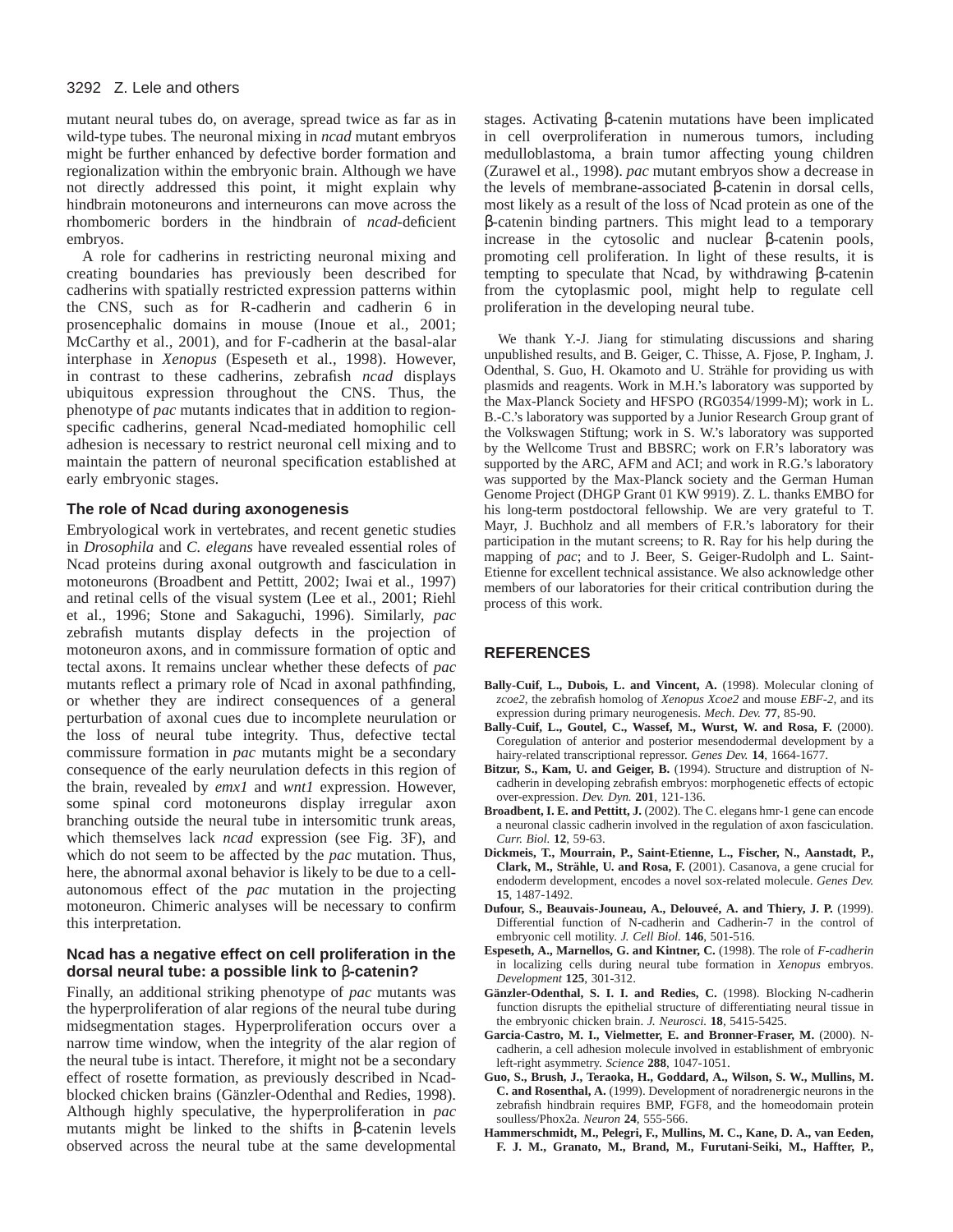**Heisenberg, C.-P. et al.** (1996). *dino* and *mercedes*, two genes regulating dorsal development in the zebrafish embryo. *Development* **123**, 95-102.

- **Hatta, K. and Takeichi, M.** (1986). Expression of N-cadherin adhesion molecules associated with early morhogenetic events in chick development. *Nature* **320**, 447-449.
- **Hazan, R. B., Phillips, G. R., Qiao, R. F., Norton, L. and Aaronson, S. A.** (2000). Exogenous expression of N-cadherin in breast cancer cells induces cell migration, invasion and metastasis. *J. Cell Biol.* **148**, 779-790.
- **Ho, R. K. and Kane, D. A.** (1990). Cell-autonomous action of zebrafish *spt-1* mutation in specific mesodermal precursors. *Nature* **348**, 728-730.
- **Inoue, A., Takahashi, M., Hatta, K., Hotta, Y. and Okamoto, H.** (1994). Developmental regulation of *islet-1* mRNA expression during neuronal differentiation in embryonic zebrafish. *Dev. Dyn.* **199**, 1-11.
- **Inoue, T., Tanaka, T., Takeichi, M., Chisaka, O., Nakamura, S. and Osumi, N.** (2001). Role of cadherins in maintaining the compartment boundary between the cortex and striatum during development. *Development* **128**, 561-569.
- **Islam, S., Carey, T. E., Wolf, G. T., Wheelock, M. J. and Johnson, K. R.** (1996). Expression of N-cadherin by human squamous cacinoma cells induces a scattered fibroblastic phenotype with disrupted cell-cell adhesion. *J. Cell Biol.* **135**, 1643-1654.
- **Iwai, Y., Usui, T., Hirano, S., Steward, R., Takeichi, M. and Uemura, T.** (1997). Axon patterning requires DN-cadherin, a novel neuronal adhesion receptor, in the *Drosophila* embryonic CNS. *Neuron* **19**, 77-89.
- **Jiang, Y.-J., Brand, M., Heisenberg, C.-P., Beuchle, D., Furutani-Seiki, M., Kelsh, R. N., Warga, R. M., Granato, M., Haffter, P., Hammerschmidt, M. et al.** (1996). Mutations affecting neurogenesis and brain morphology in the zebrafish, *Danio rerio*. *Development* **123**, 205-216.
- **Kelly, G. M. and Moon, R. T.** (1995). Involvement of Wnt1 and Pax2 in the formation of the midbrain-hindbrain boundary in the zebrafish gastrula. *Dev. Genet.* **17**, 129-140.
- **Kim, J.-B., Islam, S., Kim, Y. J., Prudoff, R. S., Sass, K. M., Wheelock, M. J. and Johnson, K. R.** (2000). N-cadherin extracellular repeat 4 mediates epithelial to mesenchymal transition and increased motility. *J. Cell Biol.* **151**, 1193-1205.
- **Kimmel, C. B., Ballard, W. W., Kimmel, S. R., Ullmann, B. and Schilling, T. F.** (1995). Stages of embryonic development of the zebrafish. *Dev. Dyn.* **203**, 253-310.
- **Knapik, E. W., Goodman, A., Atkinson, O., Roberts, C. T., Shiozawa, M., Sim, C. U., Weksler-Zangen, S., Trolliet, M. R., Futrell, C., Innes, B. A. et al.** (1996). A reference cross DNA panel for zebrafish (*Danio rerio*) anchored with simple sequence length polymorphisms. *Development* **123**, 451-460.
- **Kostetskii, I., Moore, R., Kemler, R. and Radice, G. L.** (2001). Differential adhesion leads to segregation and exclusion of N-cadherin-deficient cells in chimeric embryos. *Dev. Biol.* **234**, 72-79.
- **Krauss, S., Johansen, T., Korzh, V., Moens, U., Ericson, J. U. and Fjose, A.** (1991). Zebrafish pax[zf-a]: a paired box-containing gene expressed in the neural tube. *EMBO J.* **10**, 3609-3619.
- **Krauss, S., Korzh, V., Fjose, A. and Johansen, T.** (1992). Expression of four zebrafish *wnt*-related genes during embryogenesis. *Development* **116**, 249- 259.
- **Krauss, S., Concordet, J.-P. and Ingham, P. W.** (1993). A functionally conserved homolog of the *Drosophila* segment polarity gene *hh* is expressed in tissues with polarizing activity in zebrafish embryos. *Cell* **75**, 1431-1444.
- **Lee, C. H., Herman, T., Clandinin, T. R., Lee, R. and Zipursky, S. L.** (2001). N-cadherin regulates target specificity in the *Drosophila* visual system. *Neuron* **30**, 437-450.
- Lee, K. J., Dietrich, P. and Jessell, T. M. (2000). Genetic ablation reveals that the roof plate is essential for dorsal interneuron specification. *Nature* **403**, 734-740.
- **Linask, K. K., Ludwig, C., Han, M.-D., Liu, X., Radice, G. L. and Knudsen, K.** (1998). N-cadherin/catenin- mediated morphoregulation of somite formation. *Dev. Biol.* **202**, 85-102.
- **Liu, Q., Marrs, J. A., Chuang, J. C. and Raymond, P. A.** (2001). Cadherin-4 expression in the zebrafish central nervous system and regulation by ventral midline signaling. *Dev. Brain Res*. **131**, 17-29.
- **Luo, M., Ferreira-Cornwell, C., Baldwin, H. S., Kostetskii, I., Lenox, J. M., Lieberman, M. and Radice, G. L.** (2001). Rescuing the N-cadherin knockout by cardiac-specific expression of N- or E-cadherin. *Development* **128**, 459-469.
- **McCarthy, M., Na, E., Neyt, C., Langston, A. and Fishell, G.** (2001). Calcium-dependent adhesion is necessary for maintenance of prosomeres. *Dev. Biol.* **233**, 80-94.
- **Mikkola, I., Fjose, A., Kuwada, J. Y., Wilson, S., Guddal, P. H. and Krauss, S.** (1992). The paired domain-containing nuclear factor *pax[b]* is expressed in specific commissural interneurons in zebrafish embryos. *J. Neurobiol.* **23**, 933-946.
- **Miyatani, S., Shimamura, K., Hatta, M., Nagafuchi, A., Nose, A., Matsunaga, M., Hatta, K. and Takeichi, M.** (1989). Neural cadherin: Role in selective cell-cell adhesion. *Science* **245**, 631-635.
- **Moens, C. B., Yan, Y.-L., Appel, B., Force, A. G. and Kimmel, C. B.** (1996). Valentino: a zebrafish gene required for normal hindbrain segmentation. *Development* **122**, 3981-3990.
- **Morita, T., Nitta, H., Kiyama, Y., Mori, H. and Mishina, M.** (1995). Differential expression of two zebrafish *emx* homeoprotein mRNAs in the developing brain. *Neurosci. Lett.* **198**, 131-134.
- **Nakagawa, S. and Takeichi, M.** (1998). Neural crest emigration from the neural tube depends on regulated cadherin expression. *Develpment* **125**, 2963-2971.
- **Nasevicius, A. and Ekker, S. C.** (2000). Effective targeted gene 'knockdown' in zebrafish. *Nat. Genet.* **26**, 216-220.
- **Nieman, M. T., Prudoff, R. S., Johnson, K. R. and Wheelock, M. J.** (1999). N-cadherin promotes motility in human breast cancer cells regardless of their E-cadherin expression. *J. Cell Biol.* **147**, 631-643.
- **Odenthal, J. and Nüsslein-Volhard, C.** (1998). *forkhead domain* genes in zebrafish. *Genes Dev. Evol.* **208**, 245-258.
- Papan, C. and Campos-Ortega, J. (1994). On the formation of the neural keel and neural tube in the zebrafish *Danio rerio*. *Roux's Arch. Dev. Biol.* **203**, 178-186.
- **Postlethwait, J. H., Woods, I. G., Ngo-Hazelett, P., Yan, Y.-L., Kelly, P. D., Chu, F., Huang, H., Hill-Force, A. and Talbot, W. S.** (2000). Zebrafish comparative genomics and the origins of vertebrate chromosomes. *Genome Res.* **10**, 1890-9051.
- **Radice, G. L., Rayburn, H., Matsunami, H., Knudsen, K. A., Takeichi, M.** and Hynes, R. O. (1997). Developmental defects in mouse embryos lacking N-cadherin. *Dev. Biol.* **181**, 64-78.
- **Rauch, G.-J., Granato, M. and Haffter, P.** (1997). A polymorphic zebrafish line for genetic mapping using SSLPs on high-percentage agarose gels. *Tech. Tips Online* T01208.
- **Redies, C.** (2000). Cadherins in the central nervous system. *Prog. Neurobiol.* **61**, 611-648.
- **Redies, C. and Takeichi, M.** (1993). Expression of N-cadherin mRNA during development of the mouse brain. *Dev. Dyn.* **197**, 26-39.
- **Redies, C., Engelhardt, K. and Takeichi, M.** (1993). Differential expression of N- and R-cadherin in functional neuronal systems and other structures of the developing chicken brain. *J. Comp. Neurol.* **333**, 398-416.
- **Riehl, R., Johnson, K., Bradley, R., Grunwald, G. B., Cornel, E., Lilienbaum, A. and Holt, C. E.** (1996). Cadherin function is required for axon outgrowth in retinal ganglion cells in vivo. *Neuron* **17**, 837-848.
- **Schnadelbach, O., Blaschuk, O. W., Symonds, M., Gour, B. J., Doherty, P. and Fawcett, J. W.** (2000). N-cadherin influences migration of oligodendrocytes on astrocyte monolayers. *Mol. Cell. Neurosci.* **15**, 288- 302.
- **Serbedzija, G. N., Chen, J.-N. and Fishman, M.** (1998). Regulation in the heart field of zebrafish. *Development* **125**, 1095-1101.
- **Stone, K. E. and Sakaguchi, D. S.** (1996). Perturbation of the developing *Xenopus* retinotectal projection following injections of antibodies against beta1 integrin receptors and N-cadherin. *Dev. Biol.* **180**, 297-310.
- **Tashiro, K., Tooi, O., Nakamura, H., Koga, C., Ito, Y., Hikasa, H. and Shiokawa, K.** (1995). Cloning and expression studies of cDNA for a novel *Xenopus* cadherin (XmN-cadherin), expressed maternally and later neuralspecifically in embryogenesis. *Mech. Dev.* **54**, 161-171.
- **Tepass, U., Truong, K., Godt, T., Ikura, M. and Peifer, N.** (2000). Cadherins in embryonic and neural morphogenesis. *Nat. Rev. Mol. Cell. Biol.* **1**, 91- 100.
- **Thisse, C., Thisse, B. and Postlethwait, J. H.** (1995). Expression of *snail2*, a second member of the zebrafish snail family, in cephalic mesendoderm and presumptive neural crest of wild-type and *spadetail* mutant embryos. *Dev. Biol.* **172**, 86-99.
- **Toyama, R., Curtiss, P. E., Otani, H., Kimura, M., Dawid, I. B. and Taira, M.** (1995a). The LIM class homeobox gene *lim-5*: implied role in CNS patterning in Xenopus and Zebrafish. *Dev. Biol.* **170**, 583-593.
- **Toyama, R., O'Connell, M. C., Wright, C. V. E., Kuehn, M. R. and Dawid, I. B.** (1995b). *nodal* induces ectopic *goosecoid* and *lim1* expression and axis duplication in zebrafish. *Development* **121**, 383-391.
- **Tran, N. L., Nagle, R. B., Cress, A. E. and Heimark, R. L.** (1999). Ncadherin expression in human prostate carcinoma cell lines. An epithelial-